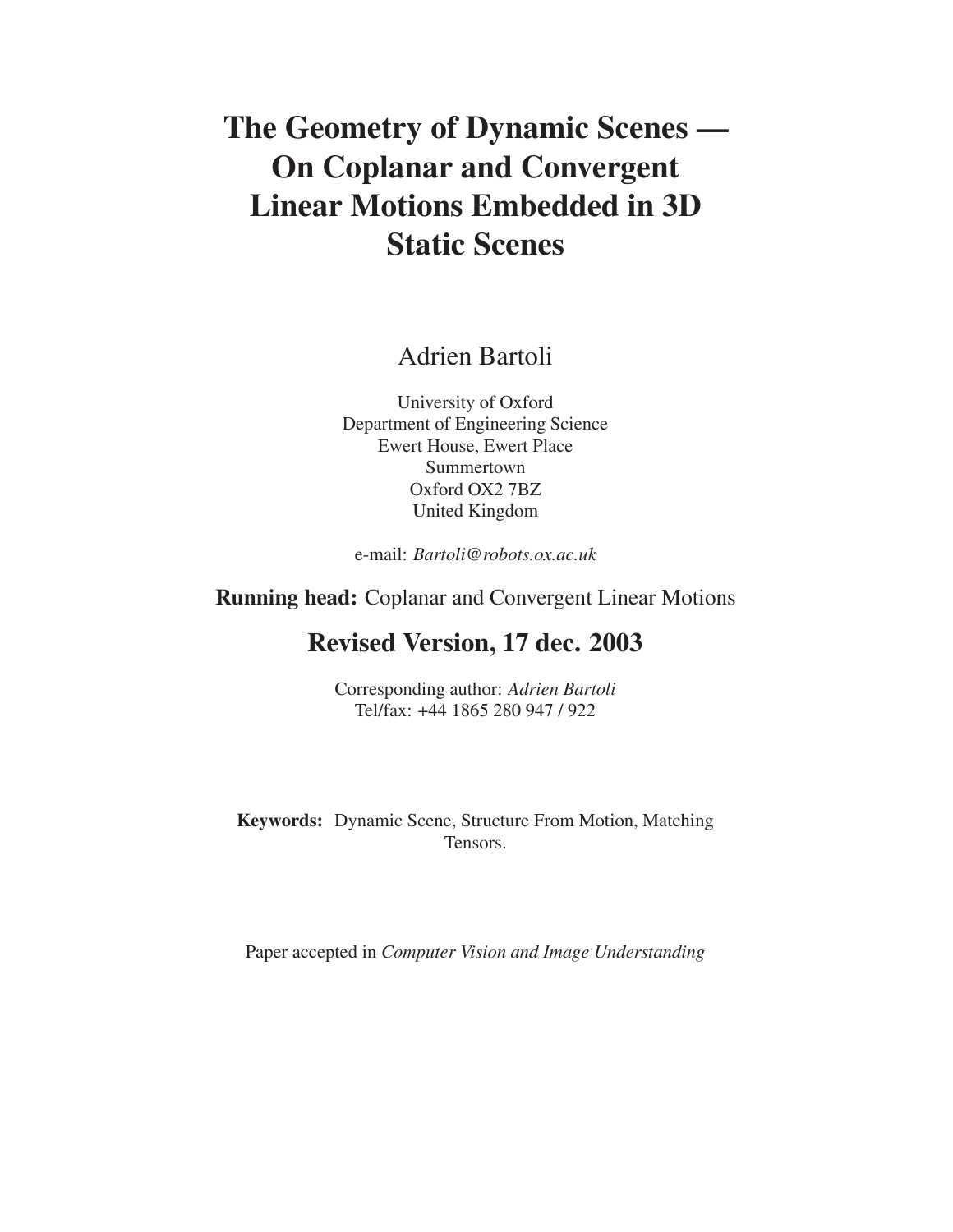#### **Abstract**

In this paper, we consider structure and motion recovery for scenes consisting of static and dynamic features. More particularly, we consider a single moving uncalibrated camera observing a scene consisting of points moving along straight lines converging to a unique point and lying on a motion plane. This scenario may describe a roadway observed by a moving camera whose motion is unknown.

We show that there exist matching tensors similar to fundamental matrices. We derive the link between dynamic and static structure and motion and show how the equation of the motion plane (or equivalently the plane homographies it induces between images) may be recovered from dynamic features only.

Experimental results on real images are provided, in particular on a 60-frames video sequence.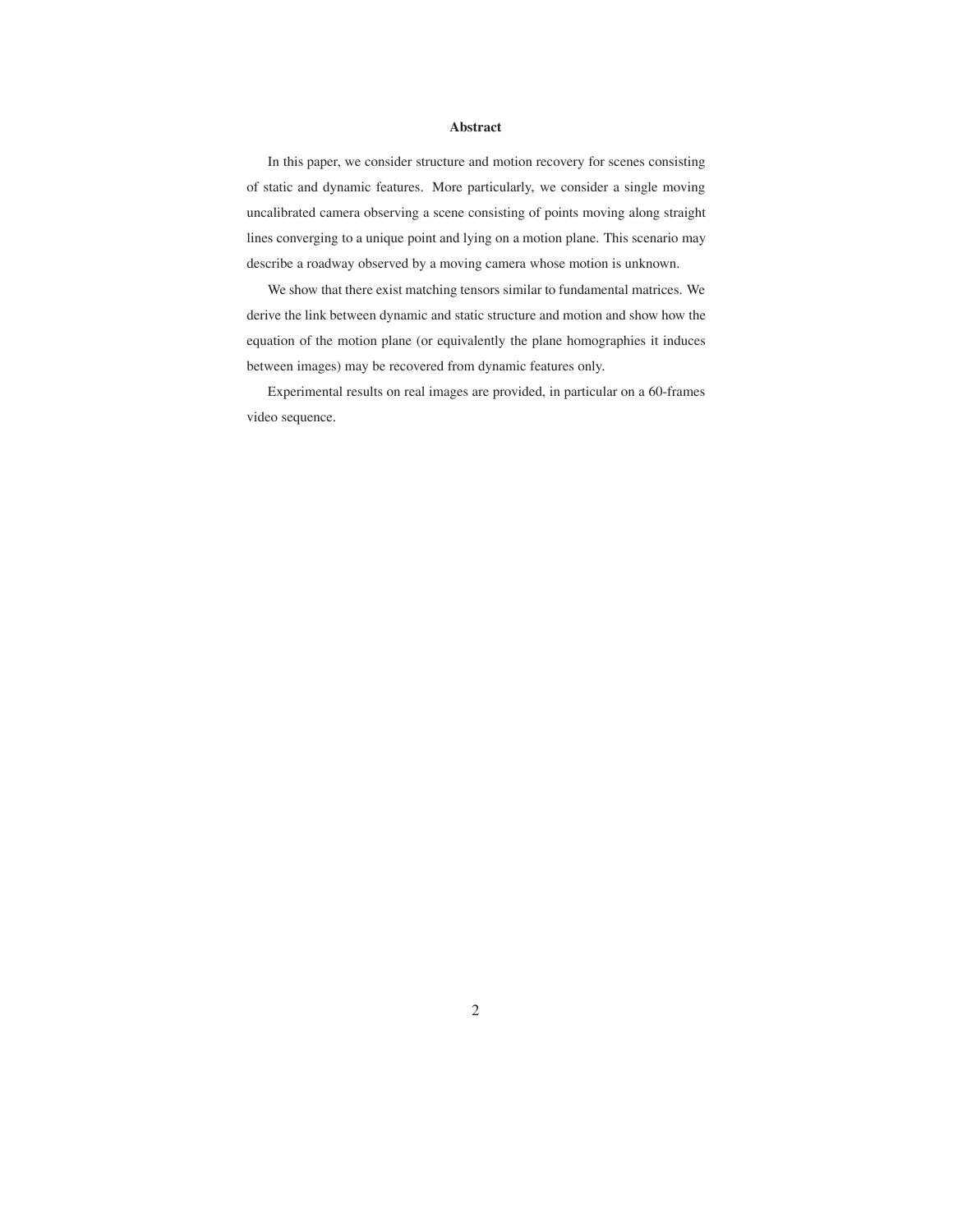## **1 Introduction**

Most existing works on the geometry of multiple images rely on the assumption that the observed scene is rigid. The rigidity constraint allows to derive matching relations among two or more images, represented by e.g. the fundamental matrix or trifocal tensors. These matching tensors encapsulate the motion and the intrinsic parameters of the cameras which took the underlying images, and thus all the geometric information needed to perform 3D reconstruction. Matching tensors for rigid scenes can also be employed for scenes composed of multiple, independently moving objects [3, 5, 16], which requires however that enough features be extracted for each object, making segmentation, at least implicitly, possible.

On the other hand, there is a growing body of literature  $[1, 6, 7, 10, 11, 15, 17]$  dealing with the case of independently moving features, often termed as dynamic features. The goal of these works is to provide algorithms for dynamic structure and motion recovery as well as matching tensors for images of dynamic features. General, as well as highly constrained, dynamic scenarios, involving monocular or stereo views, have been investigated.

In this paper, we consider that the observed scene has both a static and a dynamic part. The static part is unconstrained (but has to be 3D) whereas on the other hand, as in [1, 6, 7, 11, 15, 17], we consider that dynamic features move along straight lines, termed *motion lines*. To further constrain the scenario, we consider that all motion lines lie on a motion plane and converge to an incidence point. Figure 2 illustrates this setting. Note that no assumption is made about the camera motion, which rules out background subtraction techniques, and that the camera is not assumed to be calibrated. A real-world instance of this scenario may be the motion of points arising from roadways seen from above, as for instance, by a moving surveillance video camera, see figure 1.

This scenario fits into less constrained cases previously examined [1, 6, 7, 11, 15, 17]. The corresponding dynamic structure-and-motion algorithms and matching tensors may therefore be used. The main drawback is that they require, in general, a number of point correspondences that may not be well-adapted for e.g. robust estima-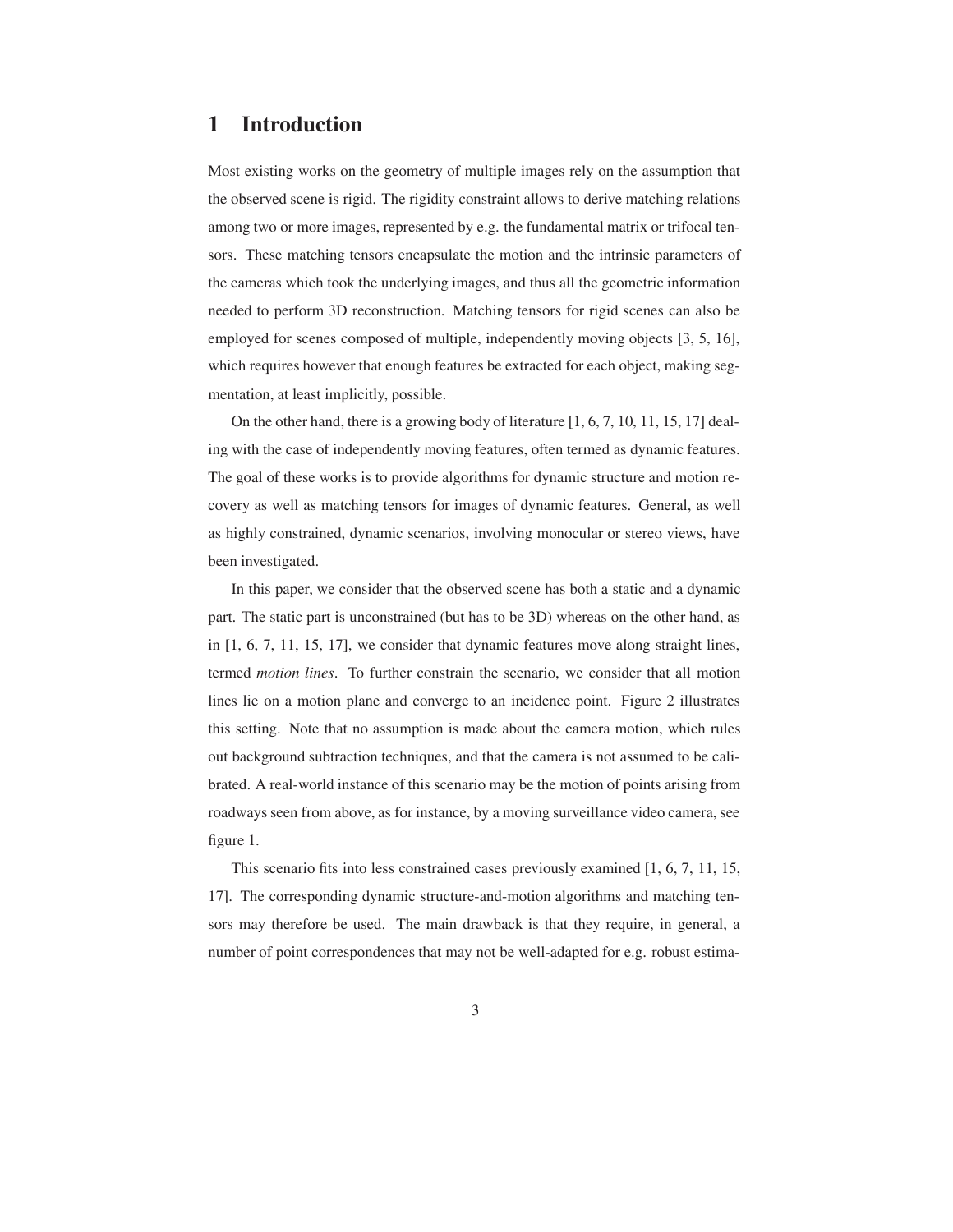

Figure 1: Selected frames of a video sequence consisting of 60 frames. Modeling the geometry of images provided by a moving camera observing a roadway is one application of our scenario. The difficulties of handling such sequences come from the fact that the scene consists of both static and dynamic features and that there is no constraint on the unknown camera motion.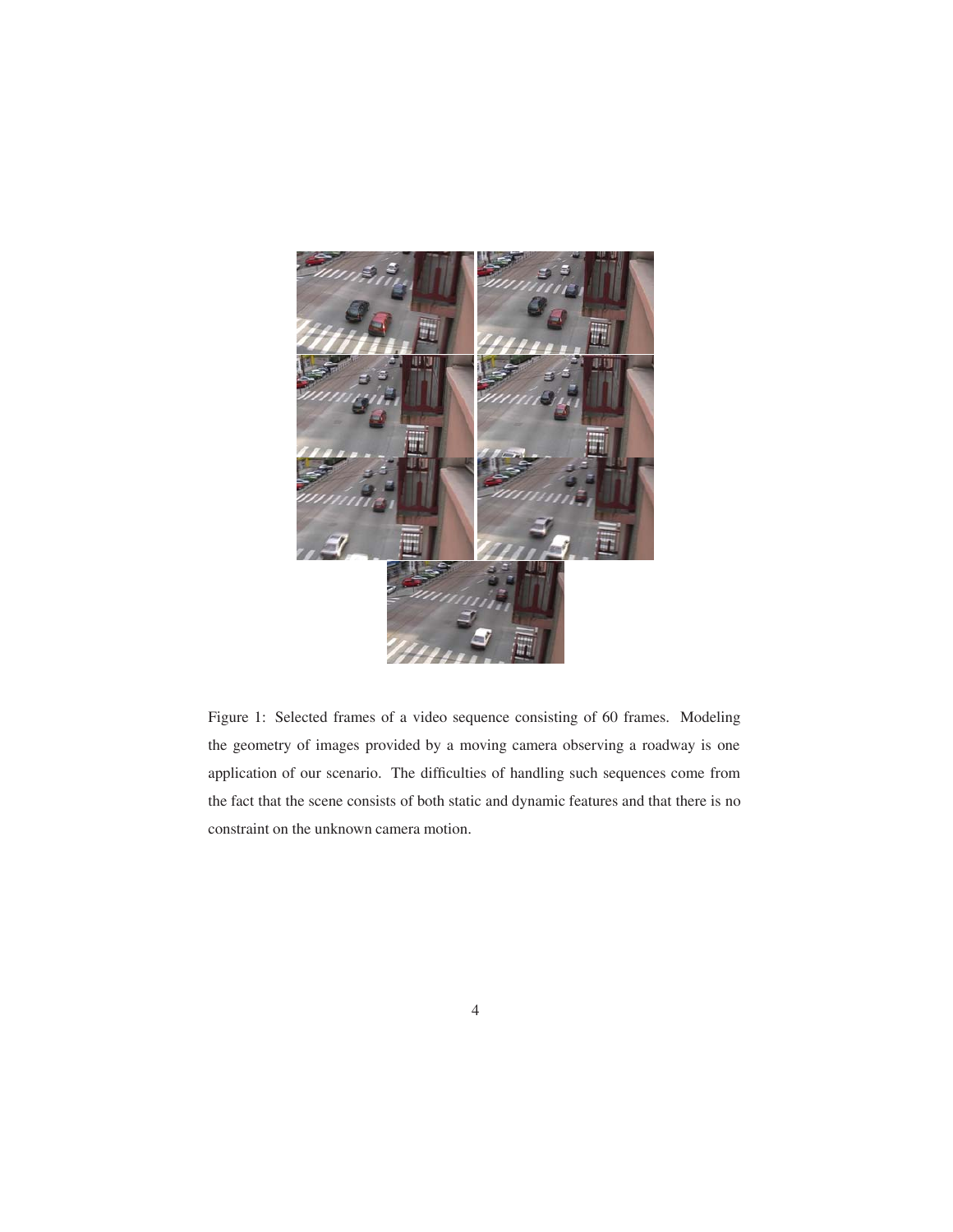tion based on random sampling techniques, that is most of the time required to devise practical systems.

Moreover, the following drawbacks arise. The method proposed in [1] requires that the camera motion is known and that point correspondences over 5 images are provided. The solutions proposed in [6, 7] rely on the fact that observed features have constant velocity, as well as most applications, apart from segmentation tensors, provided in [15]. In [11, 17], 3D views of the scene are required, which implies the use of two or more synchronized cameras. The H-tensor of [10] necessitates at least 3 images of static or dynamic points to be computed.

We show that much simpler matching tensors and dynamic structure and motion algorithms may be derived for the case studied in this paper.

Firstly, in §3, we examine the purely dynamic case, i.e. when only dynamic points are observed and when camera motion is unknown. We show that in the two-view case, dynamic structure and motion may be described by a fundamental matrix-like tensor that we call the C-tensor. Standard techniques, such as robust estimation [13] and maximum likelihood estimation through bundle adjustment [14] can then be applied in a straightforward manner to recover this tensor. We then show how dynamic motion in the multiple-view case can be modeled using a network of constrained C-tensors. A means to consistently estimate this geometry is provided. Dynamic structure in this case is also examined.

Secondly, in §4, we investigate the links between the previously-derived dynamic structure and motion and the projective registration (i.e. static motion) of the images. We give means for constrained estimation of camera motion.

Thirdly, in §5, we derive a matching tensor that is valid for both static and dynamic points. Prior segmentation of points into static/dynamic is therefore not necessary. This tensor is based on [16] and is modeled by a  $(6 \times 6)$  matrix.

Experimental results on real images may be seen throughout the paper and in §6.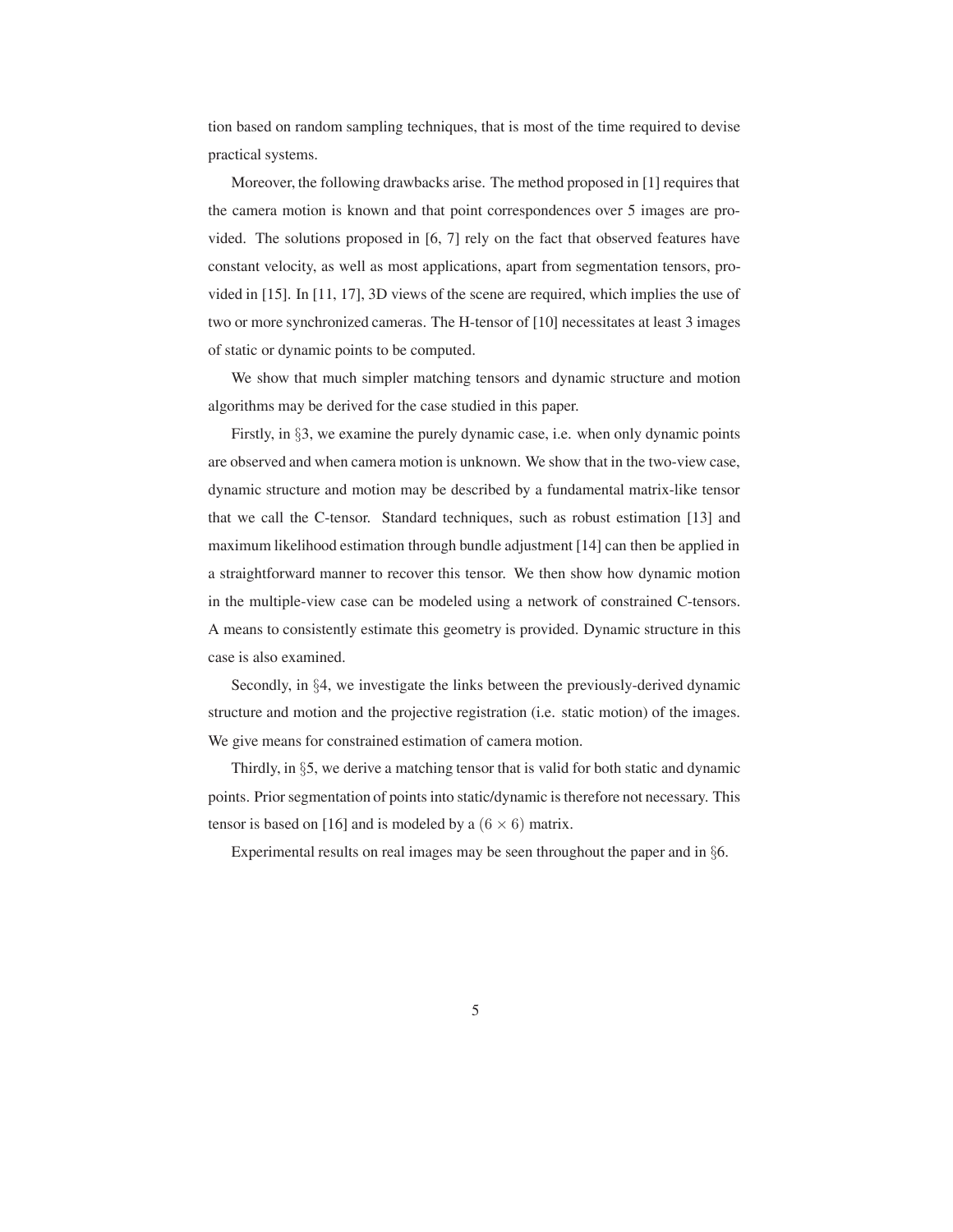

Figure 2: The dynamic scenario considered in this paper — unconstrained static points and points moving independently in a pencil of lines converging to the incidence point and lying on the motion plane. The motion plane and the incidence point are assumed to be static. However, most results derived in this paper are still valid without this assumption. In most practical cases, the incidence point lies at infinity since motion lines are parallel.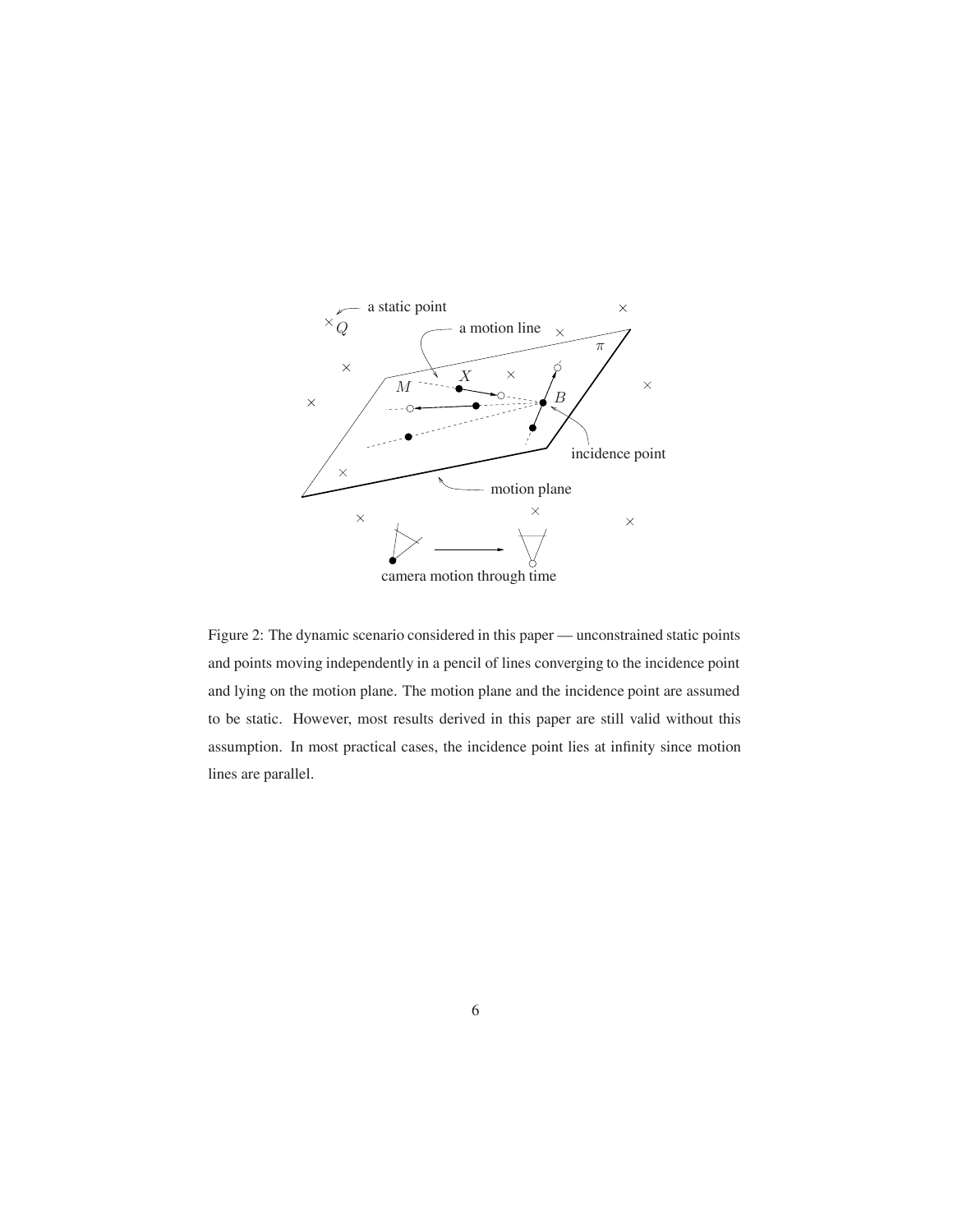### **2 Background and Notation**

We consider sets of 3D points, each of them denoted as  $U$ , that may be split into dynamic and static points respectively denoted as X and Q. Corresponding time-varying 3D coordinates are respectively denoted by  $\mathbf{U}, \mathbf{U}', \mathbf{U}'', \dots, \mathbf{X}, \mathbf{X}', \mathbf{X}'', \dots$  and  $\mathbf{Q}$ . Images of these points are respectively denoted by  $\mathbf{u}, \mathbf{u}', \mathbf{u}'', \dots, \mathbf{x}, \mathbf{x}', \mathbf{x}'', \dots$  and  $\mathbf{q}, \mathbf{q}', \mathbf{q}'', \dots$ . Figure 2 illustrates some of these notations. The incidence point is denoted by B. It has coordinates **B** and projects to **b**,  $\mathbf{b}', \mathbf{b}'', \dots$ . It lies on the motion plane  $\pi$  that has coordinates  $\pi^T \sim (\bar{\pi} 1)$ . The projective space of dimension d is denoted by  $\mathbb{P}^d$ . Everything is homogeneous (i.e. defined up to scale).

# **3 Purely Dynamic Views**

Here we restrict to the case where only dynamic points can be observed from the scene. We assume that the different views are not registered, i.e. projection matrices are not available. We derive dynamic matching tensors for the two- then the multiple-view case. Figure 3 shows a toy example overlaid with dynamic features.

#### **3.1 Two Views: The 7-dof C-Tensor**



Figure 3: Dynamic points used for the experiments on the toy images. Note that four points are lying on a car which overtakes another one in the second image, and therefore do not fulfill the dynamic motion associated to the other points.

**Derivation.** We propose a way to derive the C-tensor, encapsulating the dynamic two-view motion. Alternatively, other means could be used, such as  $\mathbb{P}^3 \to \mathbb{P}^2$  projec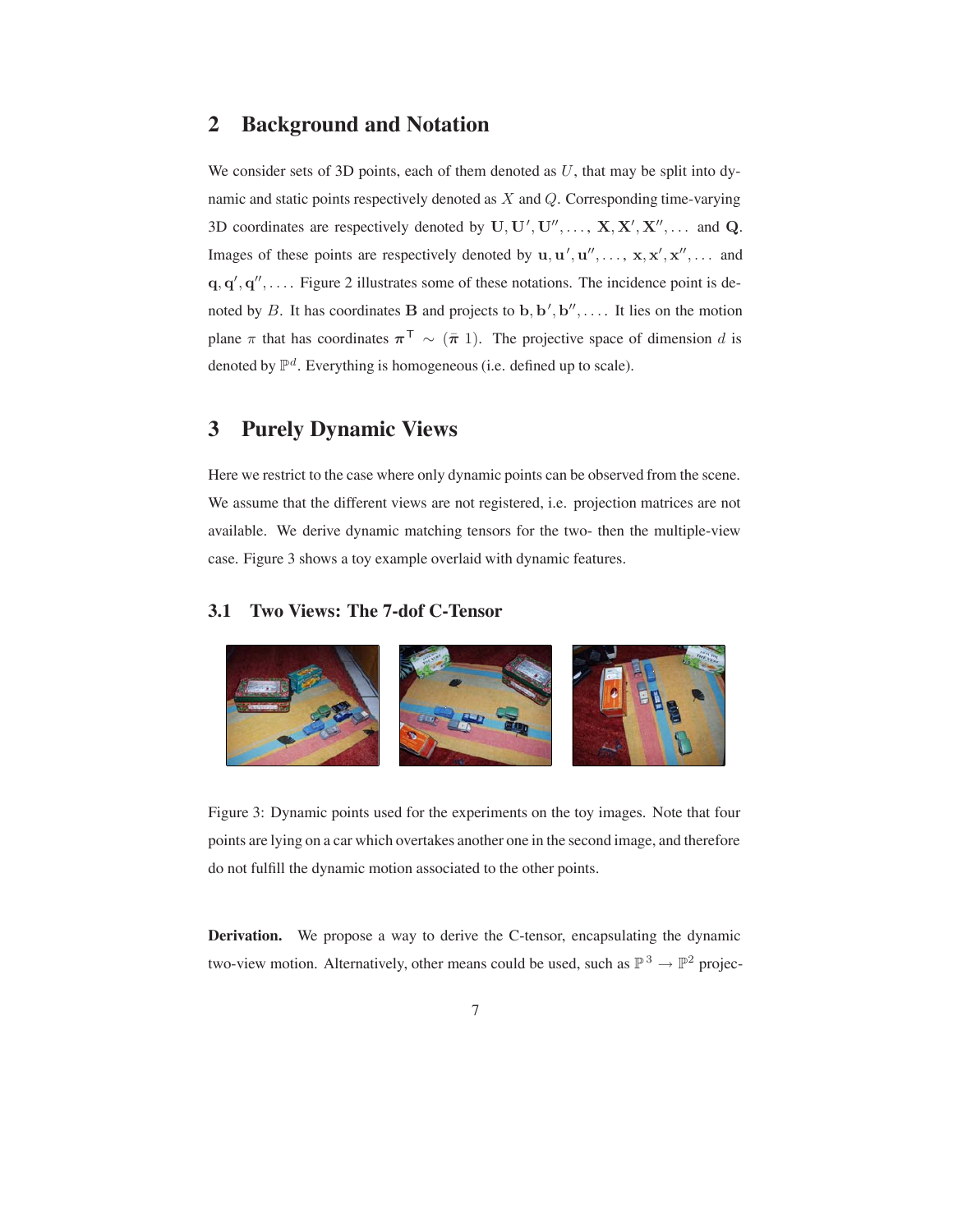tion matrices within the framework of [15] or similarly to the join tensors of [17].

Let H be the unknown homography induced by the motion plane between the two views considered. Using H, we may predict the projection  $\tilde{\mathbf{x}}'$  of X in the second view if X was static as  $\tilde{\mathbf{x}}' \sim$  Hx. The image line **m'** of the motion line associated to X can then be obtained in the second view as the line joining **b**<sup> $\prime$ </sup> and  $\tilde{\mathbf{x}}$ <sup> $\prime$ </sup>:

$$
\mathbf{m}' \sim [\mathbf{b}']_{\times} \, \mathsf{H}\mathbf{x},
$$

where  $[\mathbf{b}']_{\times}$  is the (3  $\times$  3) skew-symmetric cross-product matrix. Obviously, a necessary condition for **X** and **X**' to be instances of the same dynamic point X is that  $x'$  lies on **m** , which yields:

$$
\mathbf{x}'^{\mathsf{T}} \mathcal{C} \mathbf{x} \text{ with } \mathcal{C} \sim [\mathbf{b}']_{\times} \mathsf{H},\tag{1}
$$

where we call  $\mathcal C$  the 7-dof C-tensor (see below). It encapsulates the image signature of the dynamic two-view motion for the scenario previously described.

It is straightforward to see that the C-tensor has the same algebraic structure as the fundamental matrix. More precisely, the following analogy may be established. The projections of the incidence point play the roles of the epipoles while the 1D homography between the two motion line pencils corresponds to the epipolar transformation.

Properties. From the above-proposed analogy, several properties of the C-tensor may be easily derived. The C-tensor is rank-2 and has 7 dof. The projection of the indidence point in the first image, respectively in the second image, is the right nullspace, respectively the left null-space, of the C-tensor:  $C\mathbf{b} = C^{\mathsf{T}}\mathbf{b}' = \mathbf{0}_{(3\times1)}$ . The extended motion line transformation G (a 5-dof 2D line-to-line homography relating the motion line pencils) is linked to the C-tensor as:

$$
G \sim \mathcal{C} \left[ \mathbf{b} \right]_{\times} \text{ and } \mathcal{C} \sim G \left[ \mathbf{b} \right]_{\times} . \tag{2}
$$

To understand the above expressions, consider a motion line **m** in the first image:  $\left[\mathbf{b}\right]_{\times}$  **m** is a point on this line (**b** is interpreted as a line that does not contain the point **b**) and  $C$  [**b**]  $\times$  is the corresponding motion line in the other image. A similar reasoning may be done to understand the expression of  $C$  from  $G$ .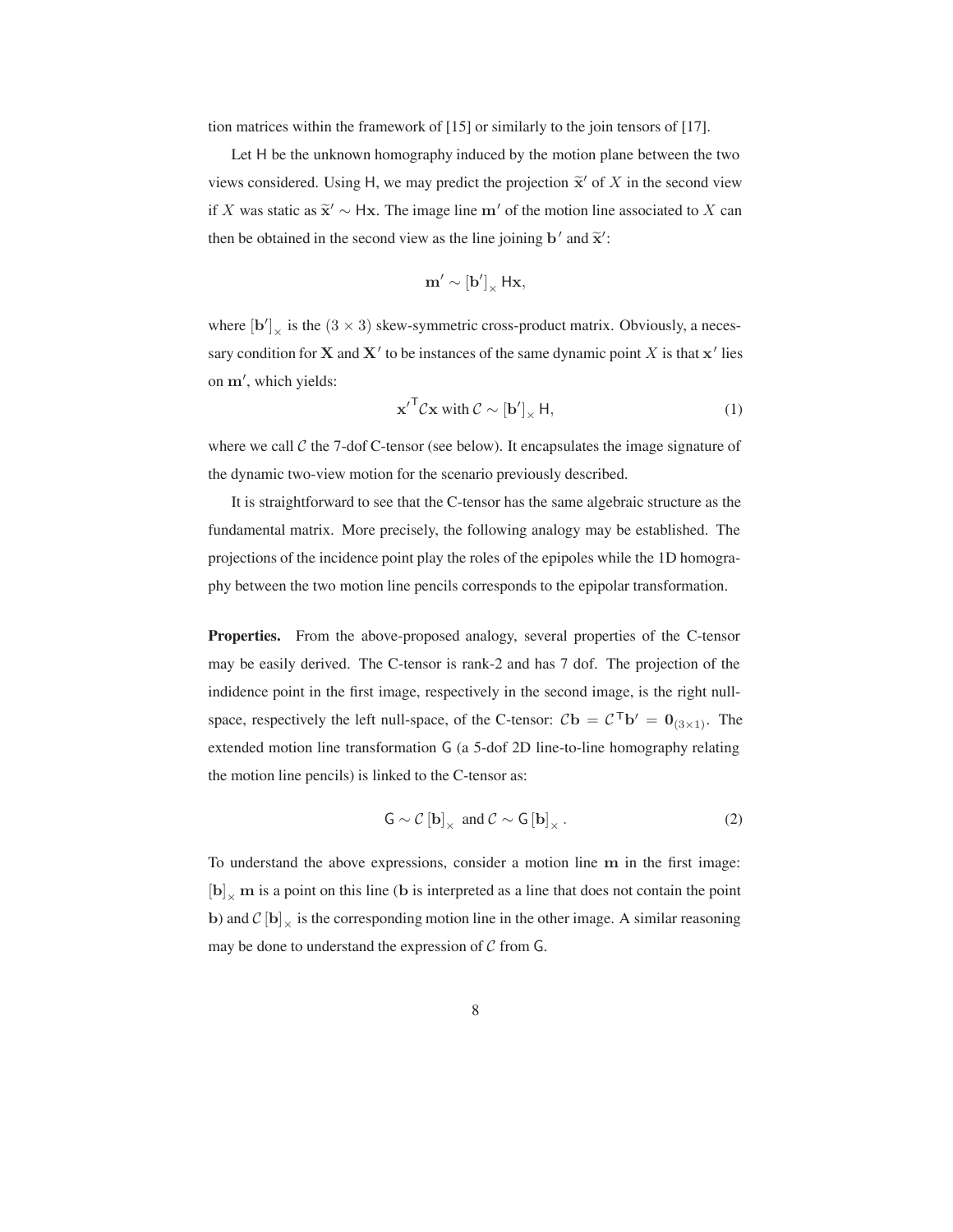Similarly, a canonic plane homography, denoted as  $H^*$  can be recovered as well as a 3-dimensional set of 2D homographies H**<sup>a</sup>** consistent with C:

$$
H^* \sim [b']_x C
$$
 and  $H_a \sim H^* + b'a^T$ . (3)

Note that H**<sup>a</sup>** is a set of 2D homographies containing the plane homography H induced by the motion plane. We will see in §4.1 that when the fundamental matrix F (weak calibration of the cameras) is available, it is possible to recover the unknown H by computing the intersection of the family H**<sup>a</sup>** and the 3-dimensional family of plane homographies defined by F.

**Estimation.** Another consequence of the analogy between the C-tensor and the fundamental matrix is that one can apply any two-view projective structure and motion algorithm to estimate  $C$ . For instance, we use the 8 point algorithm [9] embedded in a RANSAC-based robust estimation scheme [4] to compute an initial guess of  $C$ , that we further refine using uncalibrated two-view bundle adjustment. In this case, the projective depths of points represent in fact their displacement along the motion lines. Figure 4 shows the result of computing pair-wise C-tensors.



Figure 4: Motion line pencils estimated using two-view projective bundle adjustment. For the middle image, we compute the motion line pencils with respect to two Ctensors (with the first and with the third images). Note the significant discrepancy between them. This discrepancy will be eliminated by a consistent parameterization of the multiple-view case, see §3.2. Note also that points lying on the overtaking car have been discarded as outiers.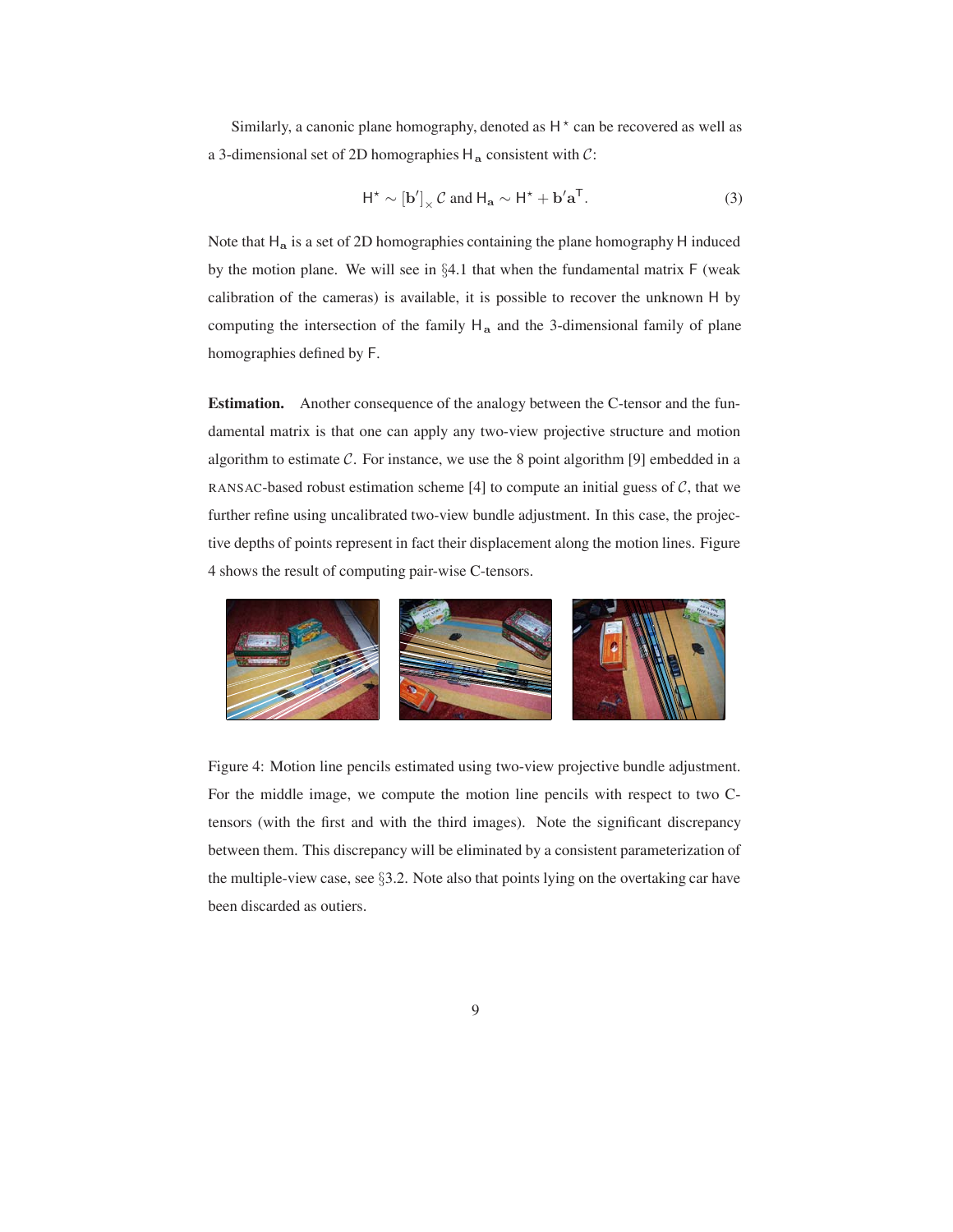#### **3.2 Multiple Views: The 5-dof C-Tensor**

We show that the relationships between  $n$  unregistered dynamic views are contained in  $n - 1$  C-tensors submitted to some additional consistency constraints, which express the fact that the incidence point is unique, regardless of the current time instant.

**Degrees-of-freedom analysis and derivation.** From the previous section, we already know that for  $n = 2$  views, the dynamic geometry has 7 dof and is represented by a 7-dof C-tensor, say C. Consider now a third view of the same scene which shares dynamic features with at least one of the two other views, say the second one. One can compute the C-tensor  $C'$  between the second and the third view. However, one has to remember that for a given time instant, the incidence point has a fixed position. Therefore, C and  $C'$  have to share the second image **b**' of the incidence point for being consistent, which provides 2 constraints and leaves  $7+7-2 = 12$  dof for the dynamic geometry for  $n = 3$ . It is then straightforward to derive that the *n*-view case has  $7 + 5(n - 2) = 5n - 3$  dof.

The dynamic geometry of a set of  $n$  images can therefore be conveniently modeled by a 7-dof C-tensor between two reference views and a network of  $n - 2$  5-dof Ctensors. A 5-dof C-tensor is a C-tensor with one constrained incidence point. A means to compute such a constrained C-tensor, given its right kernel, is provided in the next paragraph.

Concerning the dynamic structure, each point has  $2+(n-1) = n+1$  dof corresponding to its position in the motion plane and  $n - 1$  motions along its motion line.

**Threading C-tensors.** Once a solution has been obtained for the 7-dof C-tensor modeling the dynamic geometry of two particular images, subsequent 5-dof C-tensors have to be computed given one projection of the incidence point, e.g. with their left or right kernel known. Enforcing these consistency constraints when threading C-tensors is important since only 5 point correspondences instead of 7 are necessary to solve for the constrained tensor, as shown below. Moreover, the solution obtained is consistent and may be refined directly without prior correction using non-linear methods to obtain, e.g. a maximum likelihood solution.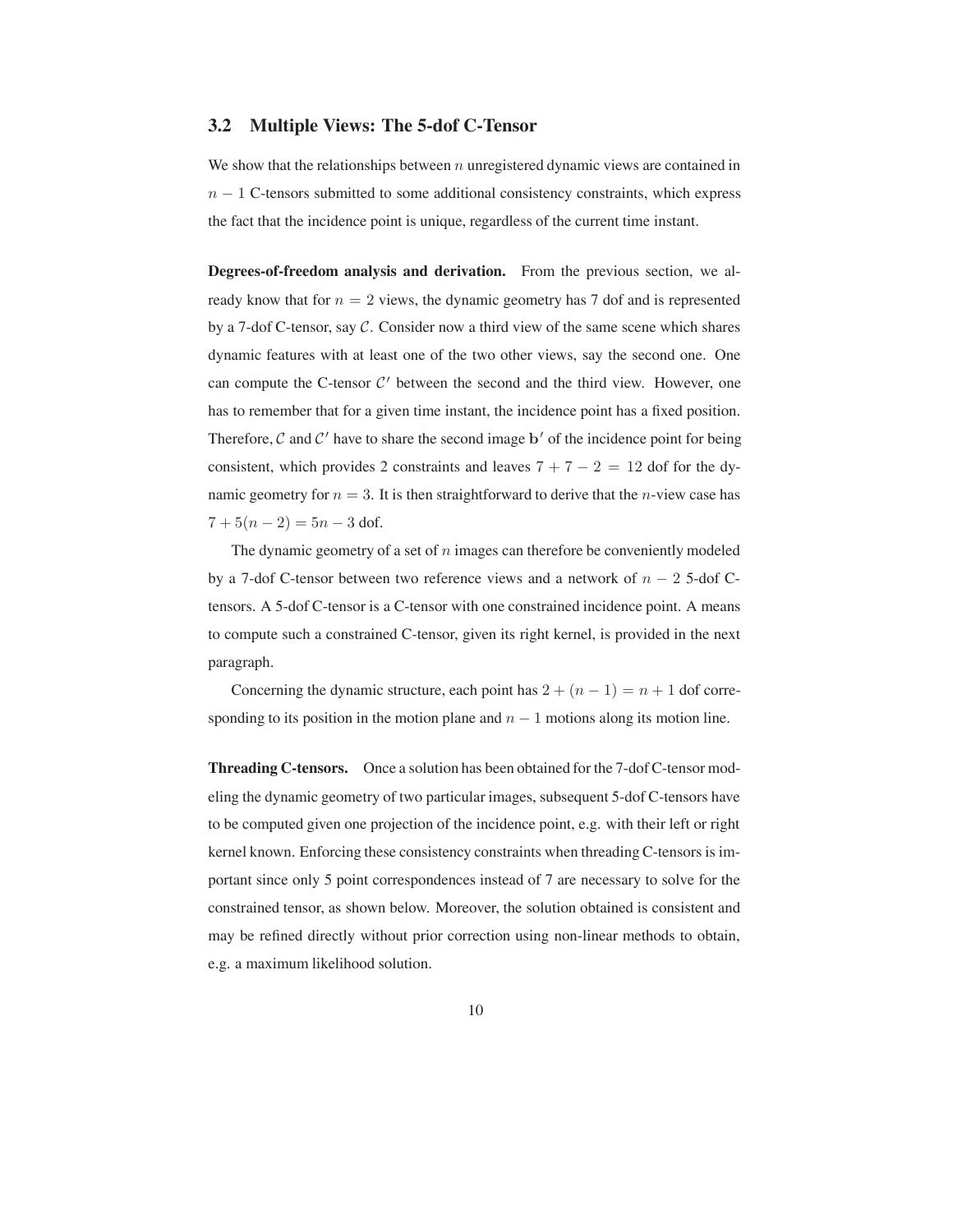We propose a linear algorithm inspired by [8] for estimating 5-dof C-tensors using 5 or more point correspondences while enforcing the consistency constraints. Using equation (1) and the factorization (2) of the C-tensor, we may write:

$$
\mathbf{x}'^{\mathsf{T}} \mathsf{G} \left[ \mathbf{b} \right]_{\times} \mathbf{x} = 0,\tag{4}
$$

where <sup>G</sup> contains the unknown motion line pencil transformation and **b** is the known projection of the incidence point in the first image. Let us see how to solve for G. Let  $[\mathbf{b}]_{\times} \sim \mathsf{U} \Sigma \mathsf{V}^{\mathsf{T}}$  be a singular value decomposition of  $[\mathbf{b}]_{\times}$  where  $\Sigma = \text{diag}(1, \sigma, 0)$ . An efficient solution to obtain this decomposition is given in [8]. By replacing into equation (4), we obtain:

$$
\mathbf{x}'^{\mathsf{T}}\bar{\mathsf{G}}\bar{\mathbf{y}} = 0 \text{ with } \begin{pmatrix} 0 \\ \bar{\mathsf{G}}_{(3\times 2)} & 0 \\ 0 \end{pmatrix} = \mathsf{GU}\Sigma \text{ and } \begin{pmatrix} \bar{\mathbf{y}}_{(2\times 1)} \\ y \end{pmatrix} = \mathsf{V}^{\mathsf{T}}\mathbf{x}.
$$

Note that  $\bar{G}$  is defined by 6 homogeneous parameters  $\bar{g} \in \mathbb{P}^5$ , which is consistent with the fact that  $G$  has  $5$  dof<sup>1</sup>. Expanding this equation leads to the following homogeneous linear system for  $\bar{g}$ :

$$
\mathsf{A}_{(m\times6)}\cdot\bar{\mathsf{g}}_{(6\times1)}=\mathsf{0}_{(m\times1)}\text{ with }\mathsf{A}=\left(\begin{array}{ccccc}\cdots\\x_1'y_1&x_1'y_2&x_2'y_1&x_2'y_2&y_1&y_2\\ \cdots&\cdots&\cdots&\cdots\\ \cdots&\cdots&\cdots&\cdots\end{array}\right),
$$

where  $m$  is the number of point correpondences considered. Note that 5 equations are sufficient to solve for  $\bar{G}$  in the least squares sense. The singular vector associated with the smallest singular value of A, that may be obtained using singular value decomposition, provides the least squares solution for  $\bar{g}$ , then  $\bar{G}$ . From  $\bar{G}$ , one can further obtain  $\mathcal{C}$  as:

$$
\mathcal{C} \sim \left( \begin{array}{cc} & 0 \\ \bar{\mathsf{G}}_{(3\times2)} & 0 \\ & 0 \end{array} \right) \mathsf{V}^{\mathsf{T}}.
$$

 $\frac{1}{9}$  is the row-wise vectorization of  $\overline{G}$ .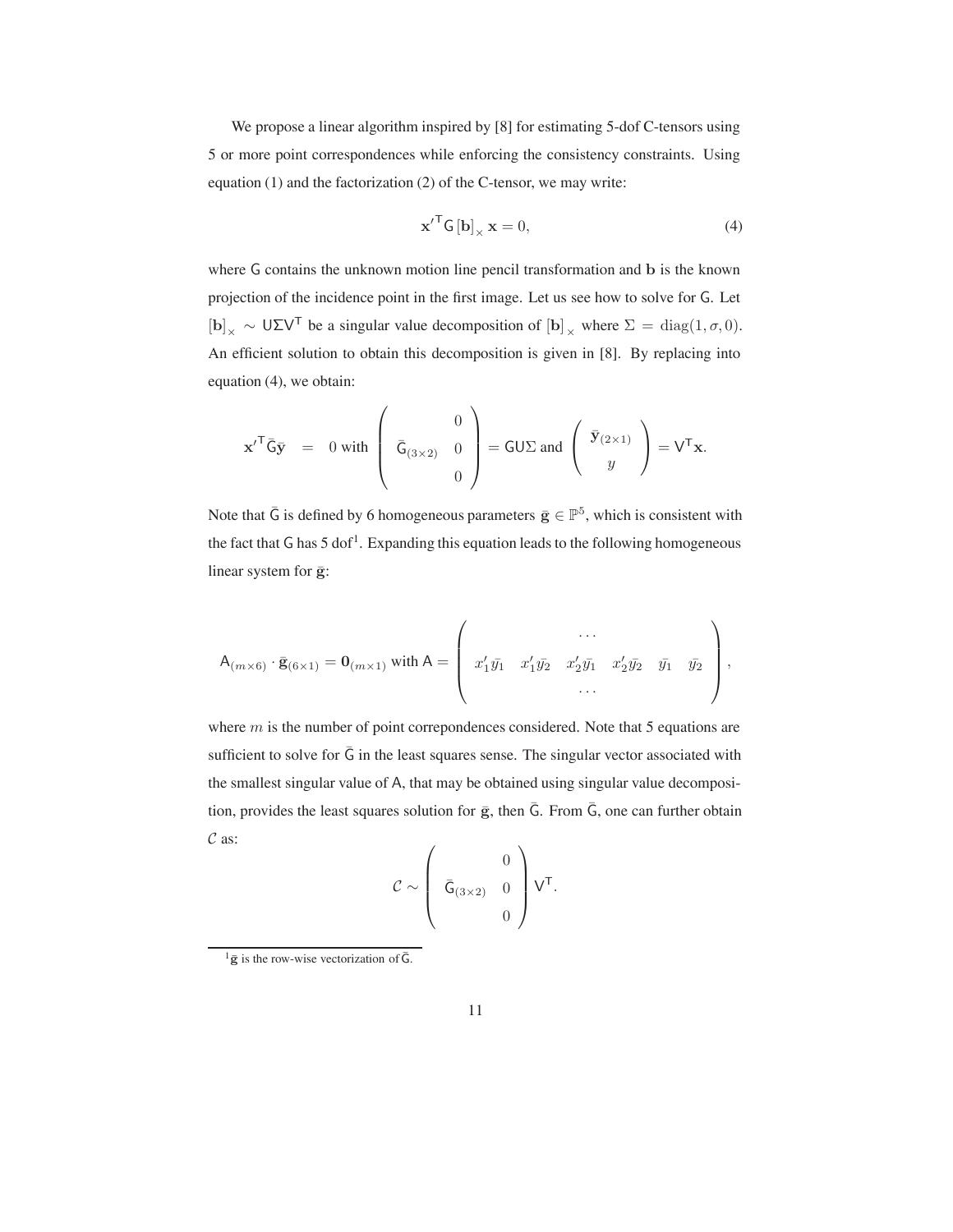

Figure 5: Motion line pencils estimated using two-view projective bundle adjustment between the first and the second views and constrained estimation of a 5-dof C-tensor between the second and third views. Note that the motion lines pencils are perfectly aligned in the second image.

**Estimation.** The 7-dof C-tensor between two particular views may be estimated using the 8 point algorithm. Other 5-dof C-tensors may be computed using the abovedescribed constrained method, possibly embedded in a RANSAC-based robust estimation process [4]. Figure 5 shows the result of such a constrained computation. This provides an initial guess of the dynamic registration, which may be refined as follows.

As in the case of multiple-view bundle adjustment, minimizing the reprojection error, i.e. the discrepancy between measured and predicted features yields the maximum likelihood estimator. We employed such a means directly for the two-view case since there was a direct analogy. For the multiple-view case however, one can not directly use standard bundle adjustment techniques for the following reasons. Firstly, the projective multiple-view motion has  $11n - 15$  dof whereas dynamic motion involves  $5n - 3$  dof. Secondly, a reconstructed static point has 3 dof whereas a dynamic point has  $n + 1$ dof (provided it is visible in every image considered). Therefore, the problem must be specifically parameterized.

A consistent parameterization of the problem is the following. Dynamic motion can be parameterized using n images of the incidence point and  $n - 1$  3-dof motion line pencil transformations, which yield the required  $2n+3(n-1) = 5n-3$  dof. Minimally parameterizing these entities can be done using techniques inspired from standard nonlinear estimation of the epipolar geometry, see e.g. [2, 18]. Dynamic structure can be parameterized as one unconstrained image point and  $n - 1$  image points constrained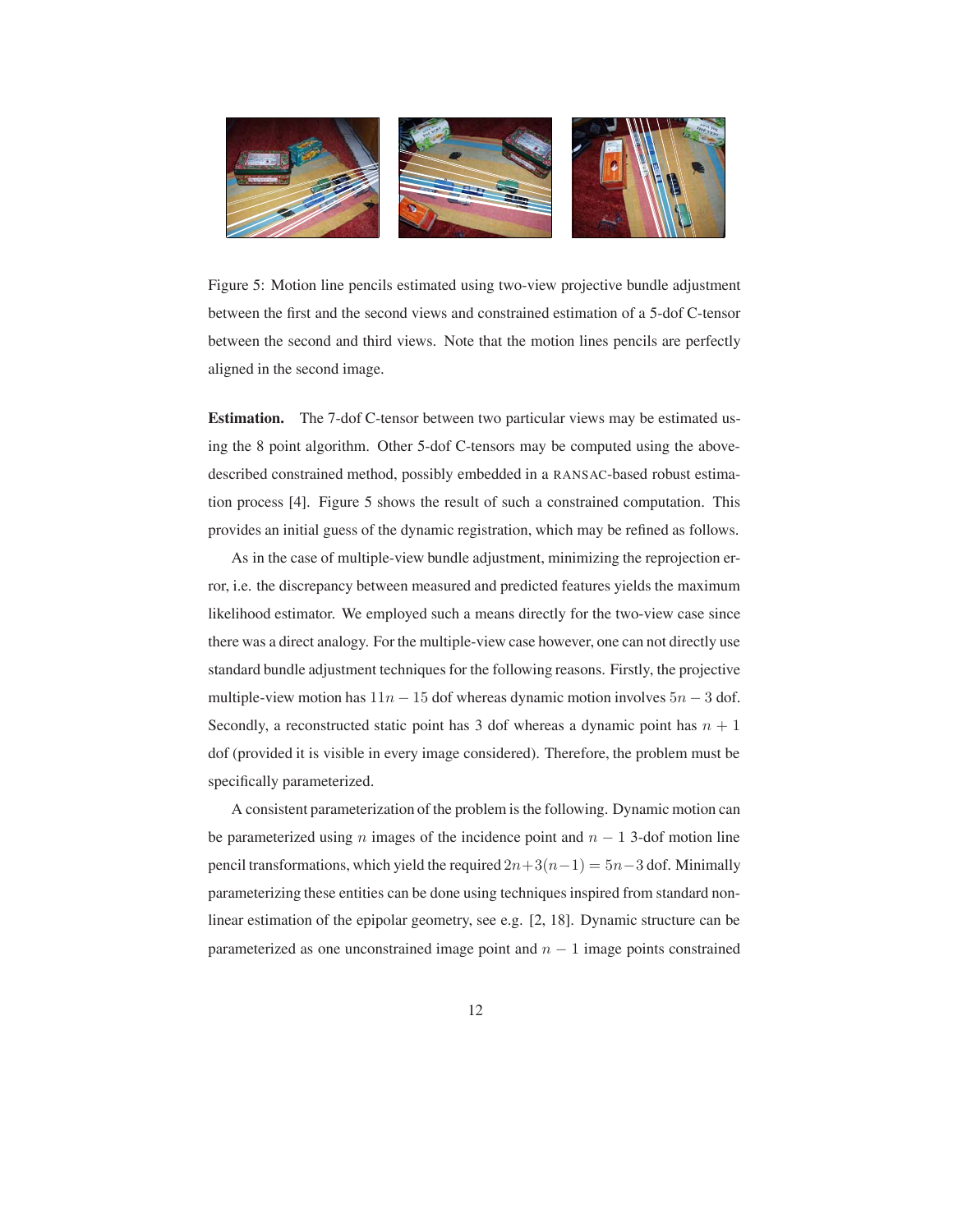on known image lines, which yield the required  $2 + n - 1 = n + 1$  dof. Representing an image point on a known image line can be done using 1 parameter.

# **4 Mixing Static and Dynamic Features**

In this section, we consider that enough static points may be used to perform a weak calibration of the cameras, i.e. to projectively register them. A classical means for such a registration is to compute static structure and motion between two particular views and iteratively register the other views using 3D-to-2D point correspondences. We derive the links between the dynamic structure and motion given in §3 and classical static structure and motion and show how the above-mentioned registration algorithm can be constrained by known C-tensors.

#### **4.1 Two Views**

We represent the projective two-view motion by the fundamental matrix F. Firstly, we investigate the link between F and the C-tensor  $C$ . Secondly, we show that if F and  $C$  are known, the plane homography H induced by the motion plane may be recovered and we give a closed-form solution in terms of  $F$  and  $C$  as well as a means to use standard homography estimation algorithms.

#### **4.1.1 The Link Between** C **and** F

To establish this link, we consider the plane homography H induced by the motion plane. This homography can be written in terms of the C-tensor as  $H_a$ , see equation (3), where the unknown 3-vector **a** is used to span the space of 2D homographies consistent with  $C$ . The fundamental matrix can be formed from any plane homography as  $F \sim [e']_x$  H and in particular H<sub>a</sub> which yields:

$$
\mathsf{F} \sim \left[\mathbf{e}^{\prime}\right]_{\times} \left(\left[\mathbf{b}^{\prime}\right]_{\times} \mathcal{C} + \mathbf{b}^{\prime} \mathbf{a}^{\mathsf{T}}\right). \tag{5}
$$

This equation, that we call the F*-*C*-consistency constraint*, shows that F has only 5 dof corresponding to the right epipole and the equation **a** of the motion plane. It is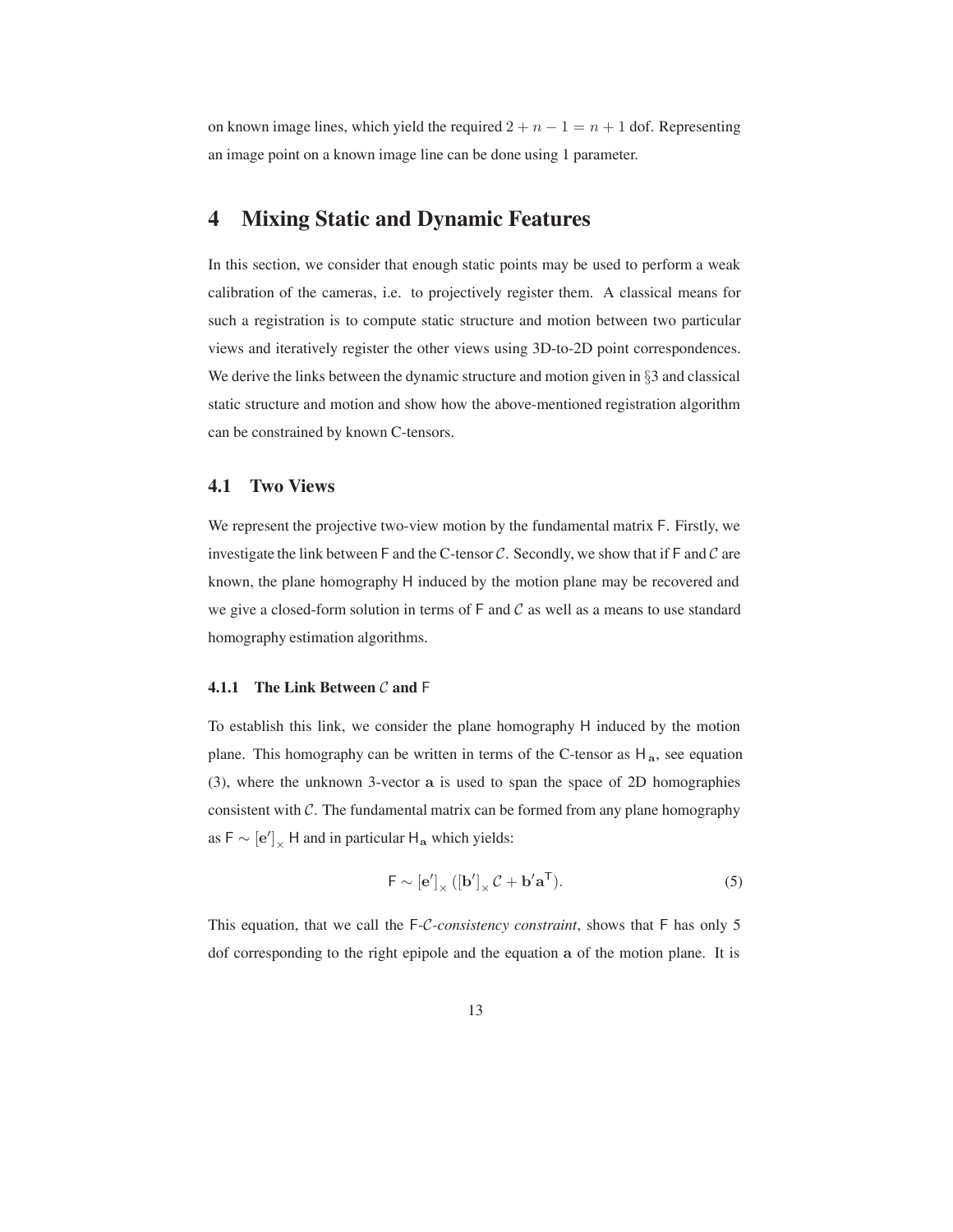equivalent to the fact that  $F$  and  $C$  share a 2D homography. Therefore, given  $C$ , 5 point correspondences should be enough to estimate F. However, due to the non-linearity of equation (5) for the unknowns  $e'$  and  $a$ , we can not estimate F linearly using 5 point correspondences. Another solution is to use the fact that the incidence point **B** is a static point and that therefore,  $\bf{b}$  and  $\bf{b}'$  give one constraint on  $\bf{F}$  through the fundamental equation  ${\bf b}'^{\mathsf{T}}$ F ${\bf b} = 0$ . A minimum of 6 other static points are then sufficient to estimate F.

#### **4.1.2 Retrieving** H

Given the C-tensor and the epipolar geometry, it is possible to recover the plane homography induced by the motion plane  $\pi$ . The following three paragraphs give respectively an analysis of the generic degenerate cases, in which the motion plane can not be uniquely recovered, a closed-form solution in terms of the C-tensor and the fundamental matrix and a more physically meaningful solution taking feature positions into account.

**Point prediction and degenerate cases.** Let  $x$ ,  $\tilde{x}'$  be the projections of a 3D point  $X \in \pi$  in two images. Point  $\tilde{x}'$  can be predicted by intersecting the motion line and the epipolar line associated to **x** in the second image:

$$
\widetilde{\mathbf{x}}' \sim (\mathcal{C}\mathbf{x}) \times (\mathsf{F}\mathbf{x}).\tag{6}
$$

This *prediction equation* is used in the two methods proposed below for recovering the plane homography H. It is valid provided that **x** does not lie on the image line  $\mathbf{b} \times \mathbf{e}$ . Indeed, if  $x \in (b \times e)$ , then the motion line  $x \times b$  is the same as the epipolar line  $x \times e$ , and the only constraint that one can infer on point  $\tilde{\mathbf{x}}'$  is that it lies on the line  $\mathbf{F}\mathbf{x} \sim \mathcal{C}\mathbf{x}$ , the epipolar / predicted motion line. Including this condition in the prediction equation (6) yields:

$$
\forall \mathbf{x} \in \mathbb{P}^2, \ (\mathbf{x}^{\mathsf{T}}(\mathbf{b} \times \mathbf{e}) \neq 0) \Rightarrow (\widetilde{\mathbf{x}}' \sim (\mathcal{C}\mathbf{x}) \times (\mathsf{F}\mathbf{x})). \tag{7}
$$

We now turn to studying the degenerate cases where point  $\tilde{x}$  can not be uniquely predicted whatever point **x** is, i.e. degenerate cases depending on the camera positions and the direction of motion. These degenerate cases are described by the fact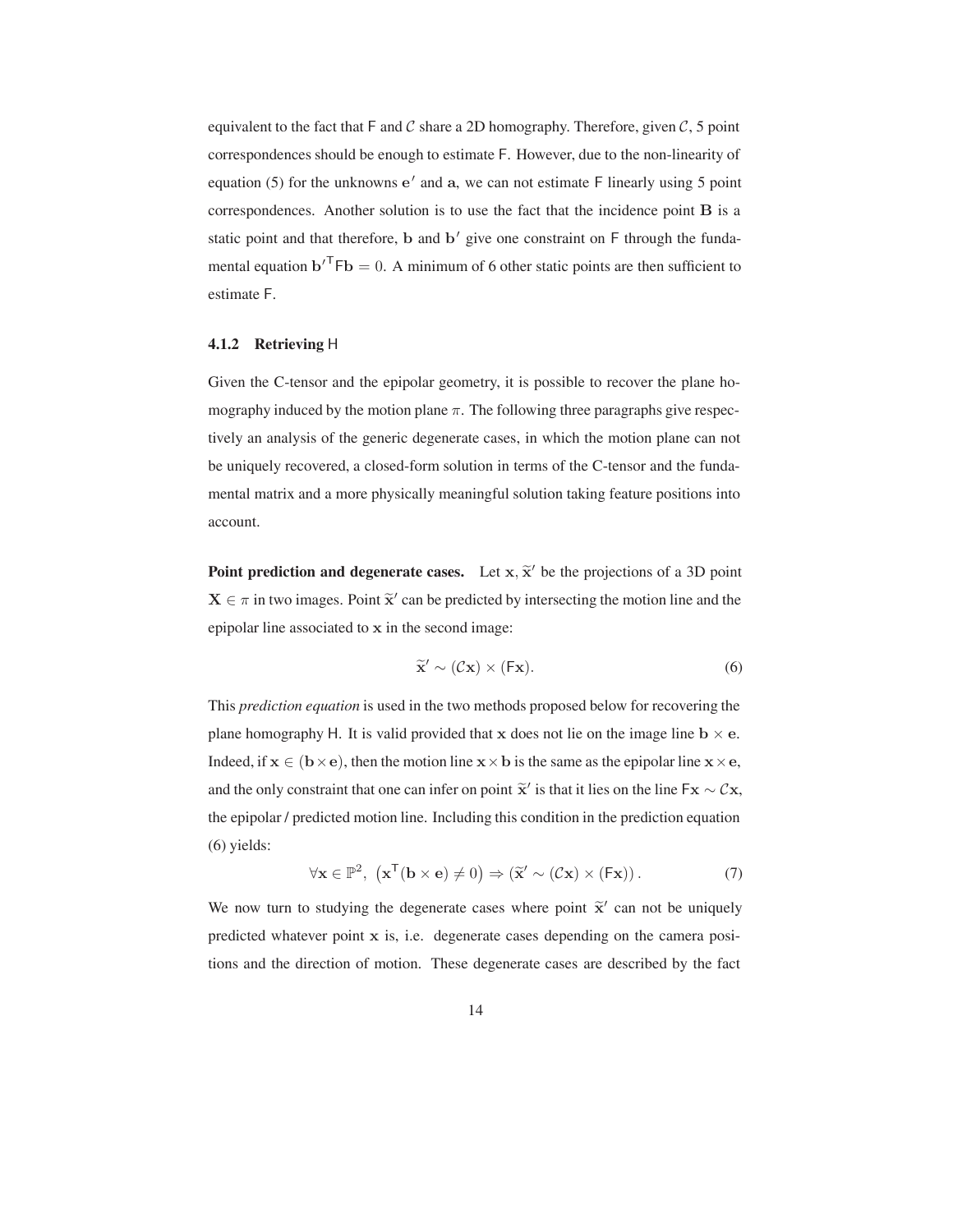that the epipolar and the predicted motion line in the second image are identical, i.e.  $\forall$ **x** ∈  $\mathbb{P}^2$ ,  $\mathcal{C}$ **x** ~ **Fx**. Obviously, this appends when  $\mathcal{C}$  ~ **F**. We show below that this corresponds to the fact that the incidence point **B** lies on the baseline i.e. the line joining the two centers of projection **C** and **C** . We use the following equivalence:  $(**B** ∈ (**CC'**)$ ) ⇔ (**e** ~ **b**) ⇔ (**e'** ~ **b'**). Replacing **e'** by **b'** in the F-C-consistency constraint (5) yields:

$$
F \sim [b']_x ([b']_x C + b'a^T)
$$

$$
\sim [b']_x^2 C
$$

$$
\sim C,
$$

which shows<sup>2</sup> (**B** ∈ (**CC'**))  $\Rightarrow$  (**F** ~ C). Showing (**F** ~ C)  $\Rightarrow$  (**B** ∈ (**CC'**)) is straightforward:  $(F \sim C) \Rightarrow (e \sim b) \Rightarrow (B \in (CC'))$ . Hence, the prediction equation (6) degenerates if and only if the incidence point lies on the baseline. Note that the formulation (7) accounts for this case since  $(\mathbf{B} \in (\mathbf{CC'})) \Leftrightarrow (\mathbf{b} \sim \mathbf{e}) \Rightarrow$  $(\forall \mathbf{x} \in \mathbb{P}^2, \mathbf{x}^\mathsf{T}(\mathbf{b} \times \mathbf{e}) = 0)$ . This means that  $\mathbf{x}^\mathsf{T}(\mathbf{b} \times \mathbf{e}) = 0$  describes all generic degenerate cases for point prediction or computation of the plane homography H.

In practice, when the incidence point is at infinity, a degeneracy occurs when the baseline is parallel to the motion lines. This configuration can easily be avoided, e.g. for road surveillance, if more that one camera are used, then they can be mounted on a bridge perpendicular to the road.

**A closed-form solution.** In general, the mapping represented by equation (7) is bilinear in **x**, i.e. it does not correspond to an homography. We show that it reduces to a linear mapping, which is the plane homography H, provided that the  $F-C$  consistency constraint is satisfied, i.e. that they are compatible with a shared H. In this case, we may write  $C \sim H^{-T} [\mathbf{b}]_{\times}$  and  $F \sim H^{-T} [\mathbf{e}]$ this case, we may write  $C \sim H^{-T} [\mathbf{b}]_{\times}$  and  $F \sim H^{-T} [\mathbf{e}]_{\times}$ , which yields  $\tilde{\mathbf{x}}' \sim$ <br> $[H^{-T} [\mathbf{b}]_{\times} \mathbf{x}]_{\times} H^{-T} [\mathbf{e}]_{\times} \mathbf{x}$ . This equation reduces to  $\tilde{\mathbf{x}}' \sim H\mathbf{x}$  after some algebraic  $[H^{-T} [\mathbf{b}]_{\times} \mathbf{x}]$  $\int_{\mathsf{X}} \mathsf{H}^{-T}[\mathbf{e}]_{\mathsf{X}}$  **x**. This equation reduces to  $\tilde{\mathbf{x}}' \sim \mathsf{H}\mathbf{x}$  after some algebraic manipulations and provided that **x** does not lie on the image line  $\mathbf{b} \times \mathbf{e}$ , which is a

<sup>&</sup>lt;sup>2</sup>The last equality follows from the fact that  $C\mathbf{x}$  is the predicted motion line,  $[\mathbf{b}] \times C\mathbf{x}$  is its intersection with the line of equation **b**' (which never contains the projection of the incidence point since  $\mathbf{b}^T \mathbf{b}' =$  $||\mathbf{b}'||^2 \neq 0$ ), and finally,  $[\mathbf{b}']^2_{\times}$  C**x** is the predicted motion line itself, from which  $[\mathbf{b}']^2_{\times}$  C ~ C follows.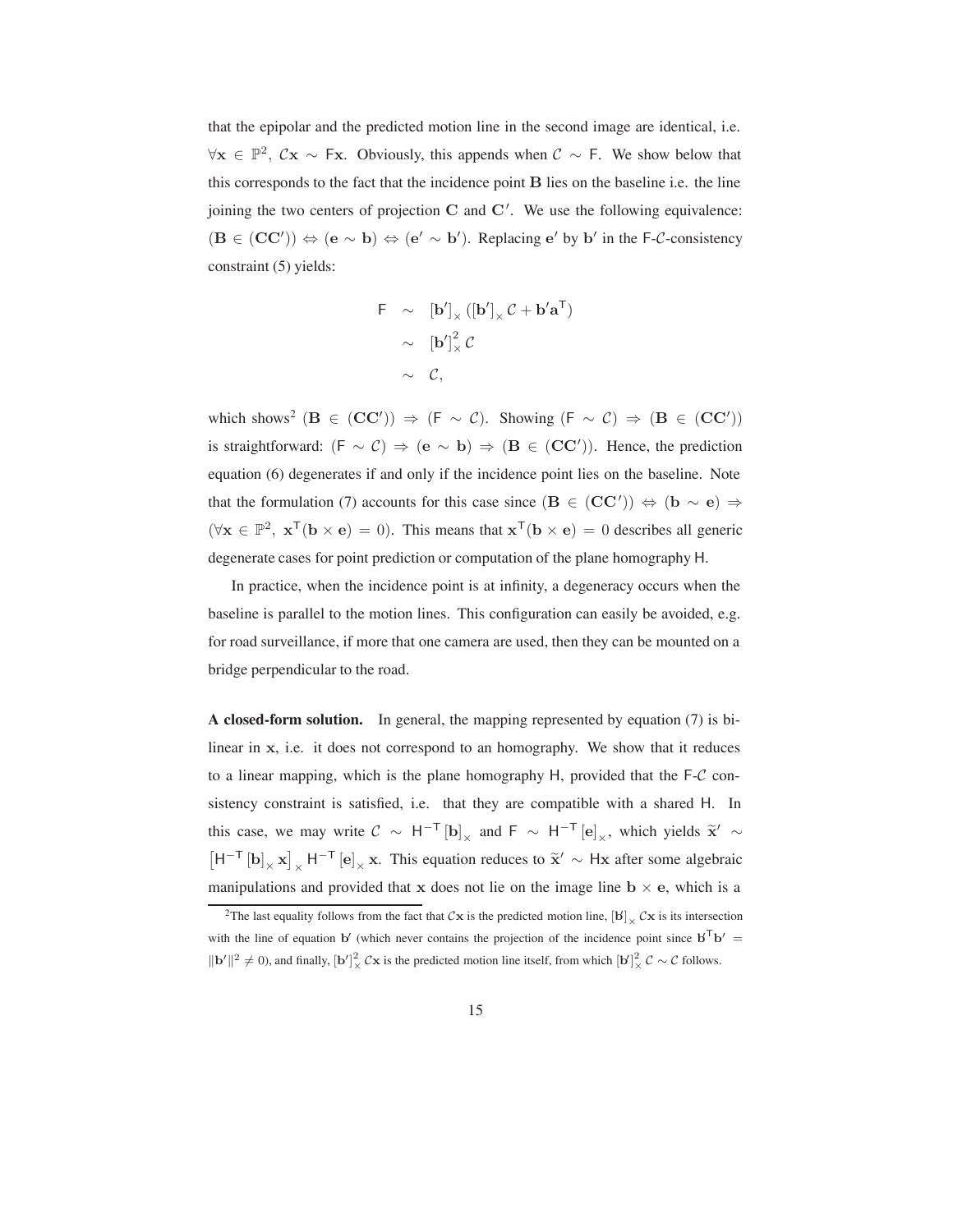already required for the prediction equation to be valid.

We claim that H can be recovered as:

$$
\mathsf{H} \sim (\mathcal{C} \times \mathsf{F}) \cdot \text{diag}\left( (\mathcal{C} \times \mathsf{F})^{-1} \left[ \sum_{i} \mathbf{c}_{i} \right]_{\times} \left( \sum_{i} \mathbf{f}_{i} \right) \right),\tag{8}
$$

where  $c_i$  and  $f_i$  designate the *i*-th column of C and F respectively, and  $C \times F$  is the column-wise cross-product of  $C$  and  $F$ . The proof of this result is obtained as follows. We already know from equation (7) that  $\forall x \in \mathbb{P}^2$ ,  $(x^T(b \times e) \neq 0) \Rightarrow (Hx \sim e)$  $(Cx) \times (Fx)$ ). Applying this equation to each of the 4 vectors forming the canonic basis of  $\mathbb{P}^2$  yields the above-mentioned result. Figure 6 shows the result of estimating pair-wise homographies and predicting the position of the point features from one view to the others.



Figure 6: Dynamic points transferred between images using plane homographies associated with the motion plane, i.e. as if they were static. These plane homographies have been estimated by hallucinating point correspondences (see text) and minimizing the symmetric squared distance between measured and transferred features. The final error is 0.35 pixels while the initial guess provided by the closed-form solution (not shown here) has an error of 2.77 pixels.

Care must be taken about the use of equation (8). Indeed, when  $\mathcal C$  and  $\mathsf F$  are perfectly consistent, the resulting H is unique. On the other hand, when  $\mathcal C$  and F have been independently estimated, equation (8) gives an approximated solution based on the transfer of the 4 vectors of the canonic basis of  $\mathbb{P}^2$ . Since two of these vectors represent points lying at infinity, the resulting homography may not be well-suited for points considered, usually lying in the images. Moreover, equation (8) is valid provided that the points represented by the vectors of the canonic basis of  $\mathbb{P}^2$  do not lie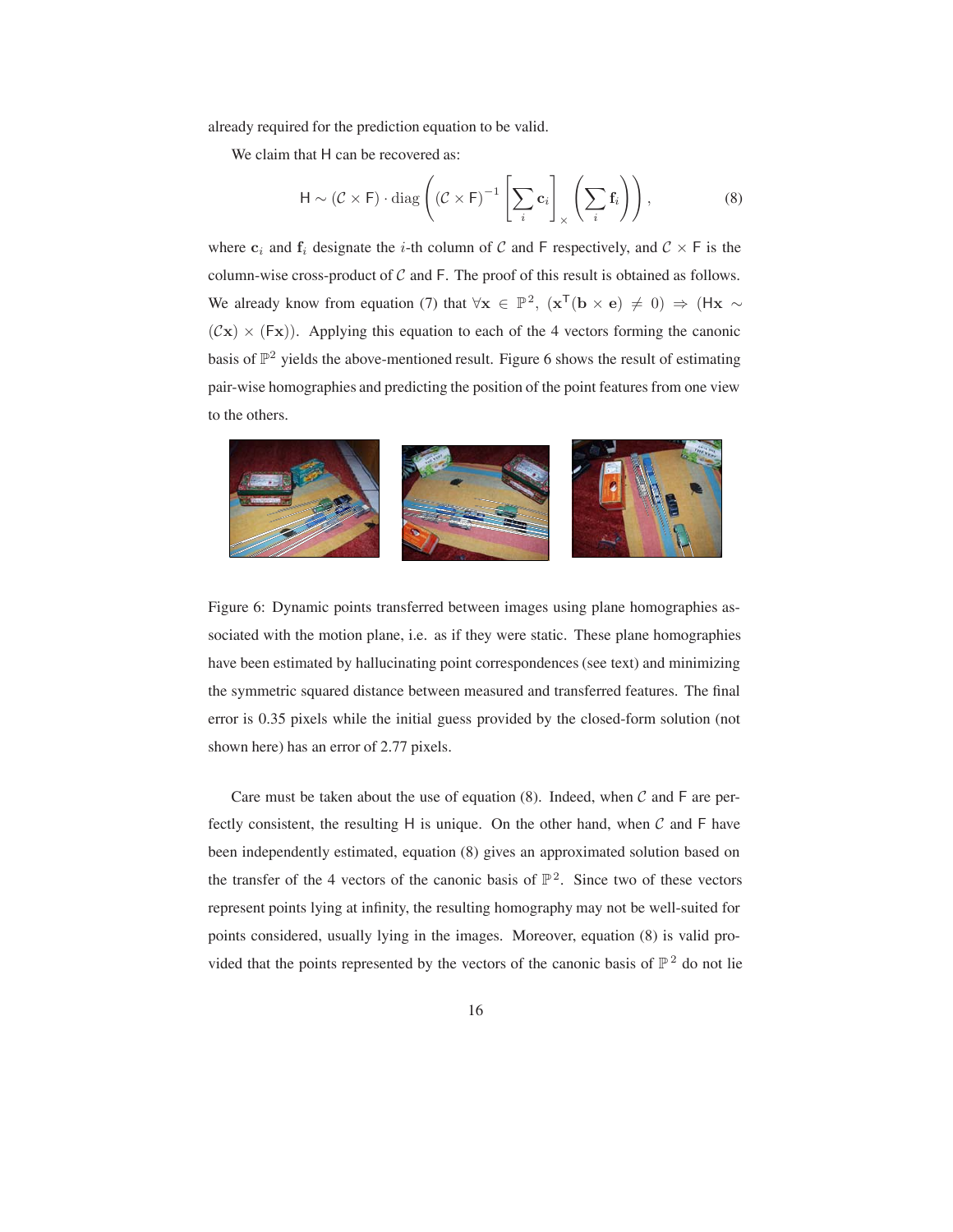on the line **s** =  $(s_1 \ s_2 \ s_3)^T \sim \mathbf{b} \times \mathbf{e}$  and hence, the following conditions apply:  $s_1 \neq 0$ ,  $s_2 \neq 0$ ,  $s_3 \neq 0$  and  $s_1 + s_2 + s_3 \neq 0$ . These conditions mean in particular that the line  $s$  must not be parallel to the  $x$ -axis or to the  $y$ -axis and must not contain the origin of the image.

For these reasons, we do not recommend the above-described method for the estimation of the plane homography H from  $\mathcal C$  and F, but rather the method described in the following paragraph.

**A physically meaningful solution.** More physically meaningful means to estimate H, but more computationally expensive, can be obtained by hallucinating static point correspondences that lie on the plane using equation (6). Any standard method can then be used to solve for H by minimizing a given criterion, see e.g. [9]:

1. hallucinate point correspondences as:

$$
\{\cdots, (\mathbf{x}, (\mathcal{C}\mathbf{x}) \times (\mathsf{F}\mathbf{x})), (\mathbf{x}', (\mathcal{C}^\mathsf{T}\mathbf{x}') \times (\mathsf{F}^\mathsf{T}\mathbf{x}')) , \cdots \};
$$

2. use any standard method to estimate H.

For example, we have chosen to non-linearly optimize the following cost function using the Levenberg-Marquardt algorithm initialized by the previously-given closed-form solution:

$$
\mathsf{H} \sim \arg\min_{\mathsf{H}} \sum_{\mathbf{x} \mapsto \mathbf{x}'} \left( d^2 \left( \mathsf{H}\mathbf{x}, (\mathcal{C}\mathbf{x}) \times (\mathsf{F}\mathbf{x}) \right) + d^2 \left( \mathsf{H}^{-1}\mathbf{x}', (\mathcal{C}^\mathsf{T}\mathbf{x}') \times (\mathsf{F}^\mathsf{T}\mathbf{x}') \right) \right).
$$

Experimental results can be seen on figure 6. Note that hallucinated points are also used in [12] for the estimation of general structure and motion, given sets of coplanar points. This method is not subject to any degeneracy other than the generic degeneracies preventing the use of the prediction equation (7).

#### **4.2 Multiple Views**

In the registered case, 2 views entirely fix the dynamic motion, since the incidence point and the motion plane may be determined uniquely. On the other hand, each additional view of a dynamic point adds 1 dof, corresponding to its position on its motion line at the time instant the picture was taken, as in the purely dynamic case.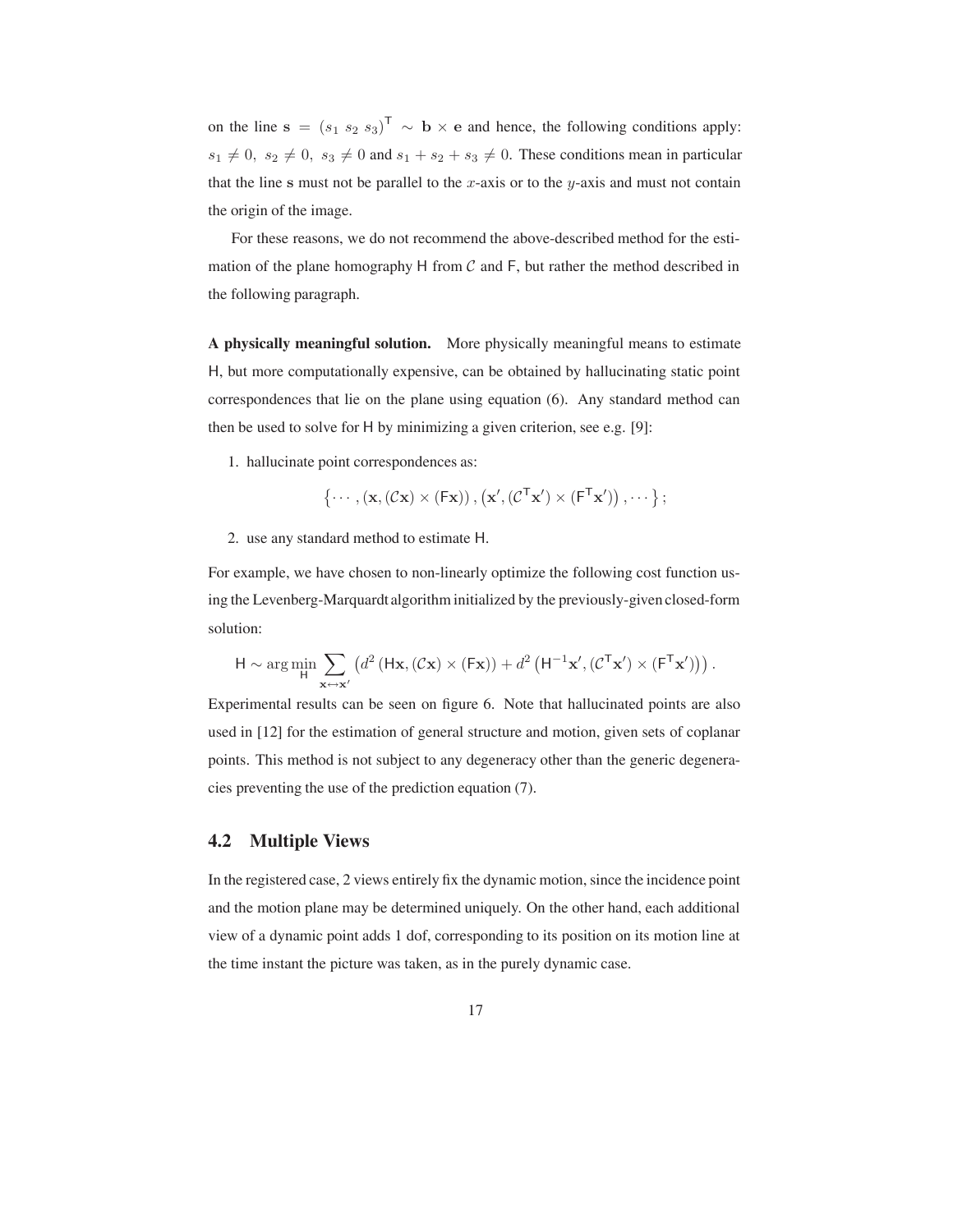#### **4.2.1 The Link Between** C **and** P

Consider a set of images statically and dynamically registered. Without loss of generality, assume that two cameras are P  $\sim (I_{(3\times3)} \ 0_{(3\times1)})$  and P'  $\sim (H_{(3\times3)}^{12} \ e'_{(3\times1)})$ , where  $H^{ij}$  is the plane homography between view i and view j corresponding to the motion plane. We want to express the link between a third view with camera matrix  $P''$  and a 5-dof C-tensor  $C$  describing the dynamic geometry between view 2 and view 3. With this choice for P and P', P''  $\sim$  (H<sup>13</sup><sub>(3×3)</sub>  $e''_{(3\times1)}$ ), which may be written using equation (6) as:

$$
\mathsf{P}'' \sim (\mathsf{H}^{12}([\mathbf{b}'] \times \mathcal{C} + \mathbf{b}' \mathbf{a}^{\mathsf{T}}) \mathbf{e}''),\tag{9}
$$

where  $e^{\prime\prime}$  is the epipole of view 1 into view 3. We call this equation the P-C-consistency *constraint*.

#### **4.2.2 Estimation.**

Two cases may be considered. Estimation of the C-tensor given the projection matrix and conversely. We consider the latter case, altough there exist means for the former.

Using the  $P-C$ -consistency constraint (9), one may write a linear system for the 6 unknowns **a** and **e**<sup>"</sup> where each 3D/2D static point correspondence  $Q \leftrightarrow q$  gives 2 equations through **q** <sup>∼</sup> <sup>P</sup>**Q**. Therefore, 3 point correspondences are enough to solve for  $P''$ , instead of 6 in the unconstrained case.

It is possible to refine the obtained solution by non-linearly minimizing the reprojection error using techniques from bundle adjustment.

### **5 A Unified Tensor**

The above-proposed methods share the same drawback. They require that static and dynamic points have been segmented. We derive a unified matching tensor for two views of both static and dynamic points, inspired from [16]. Consider a point correspondence  $\bf{u}, \bf{u}'$  that may be either static or dynamic. If this point is static, then it must satisfy the fundamental equation  $\mathbf{u}'^T F \mathbf{u} = 0$  and if it is dynamic, it must satisfy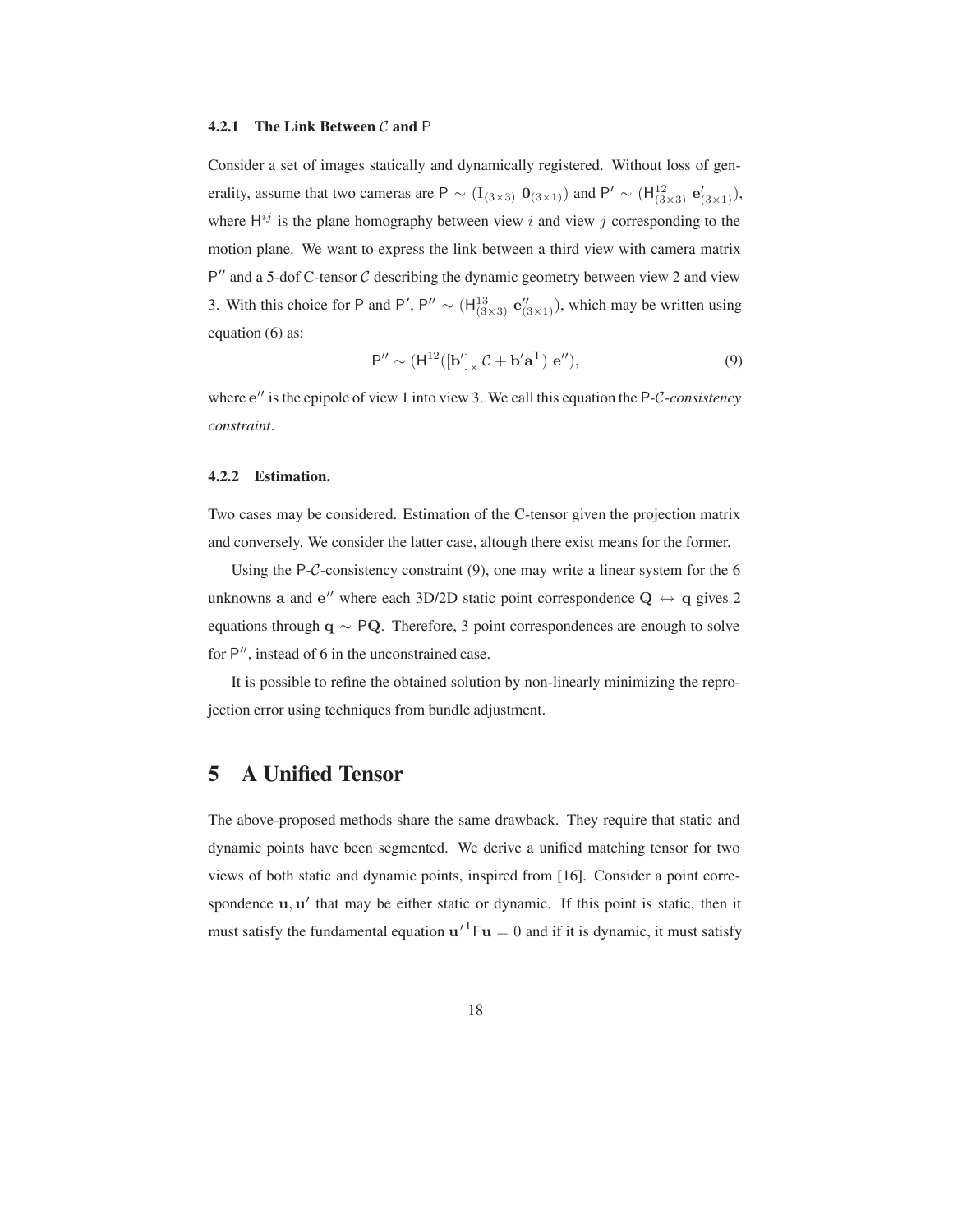equation (1). Therefore, the following constraint must hold:

$$
\left(\mathbf{u}'^{\mathsf{T}}\mathsf{F}\mathbf{u}\right)\cdot\left(\mathbf{u}'^{\mathsf{T}}\mathcal{C}\mathbf{u}\right)=0.
$$

It has been shown in [16] that expanding this equation, and after some algebraic manipulations, equation  $\hat{\mathbf{u}}^T S \hat{\mathbf{u}} = 0$  can be obtained, where S is the  $(6 \times 6)$  unified tensor (originally called "segmentation matrix") and  $\hat{\mathbf{u}}^T \sim (u_1^2 u_1 u_2 u_2^2 u_1 u_3 u_2 u_3 u_3^2)$  are the 6 coordinates of **u** lifted onto  $\mathbb{P}^5$ . This tensor has nice properties to describe the geometry of the scenario considered. However, it is not well-suited for robust estimation since 35 point correspondences are required for its linear estimation. Moreover, a minimum of 8 static and dynamic point correspondences is required, which increases the number of iterations of e.g. a RANSAC procedure.

# **6 Experimental Results Using Real Images**

We compute dynamic and static structure and motion on a 60-frame sequence from which sample images are shown on figure 1. We select dynamic and static features by hand on the first image and automatically track them through the sequence using a correlation-based technique. We then used key frames  $0, 10, 20, \ldots$  shown on figure 1.

We first perform dynamic structure and motion by sequentially computing C-tensors as described in §3.2. We then perform constrained static structure and motion as described in §4. Lastly, we use these results to recover the plane homographies associated to the motion plane between key frames, as indicated in §4.1.2. Such homographies allow to transfer dynamic features and predict their position in another camera position and another time instant as if they were static. The result of such transfers is shown on figure 7.

Figure 7 also shows that the first homography (i.e. between frames 0 and 10) is relatively accurate since static point positions after transfer seem visually good.

The main problem that we encountered was the computation of the initial 7-dof C-tensor between the two first frames. Indeed, one may observe that all vehicles have roughly the same speed, which therefore induces a point-to-point homography between dynamic features of these two frames. There was therefore a 2-dof ambiguity on the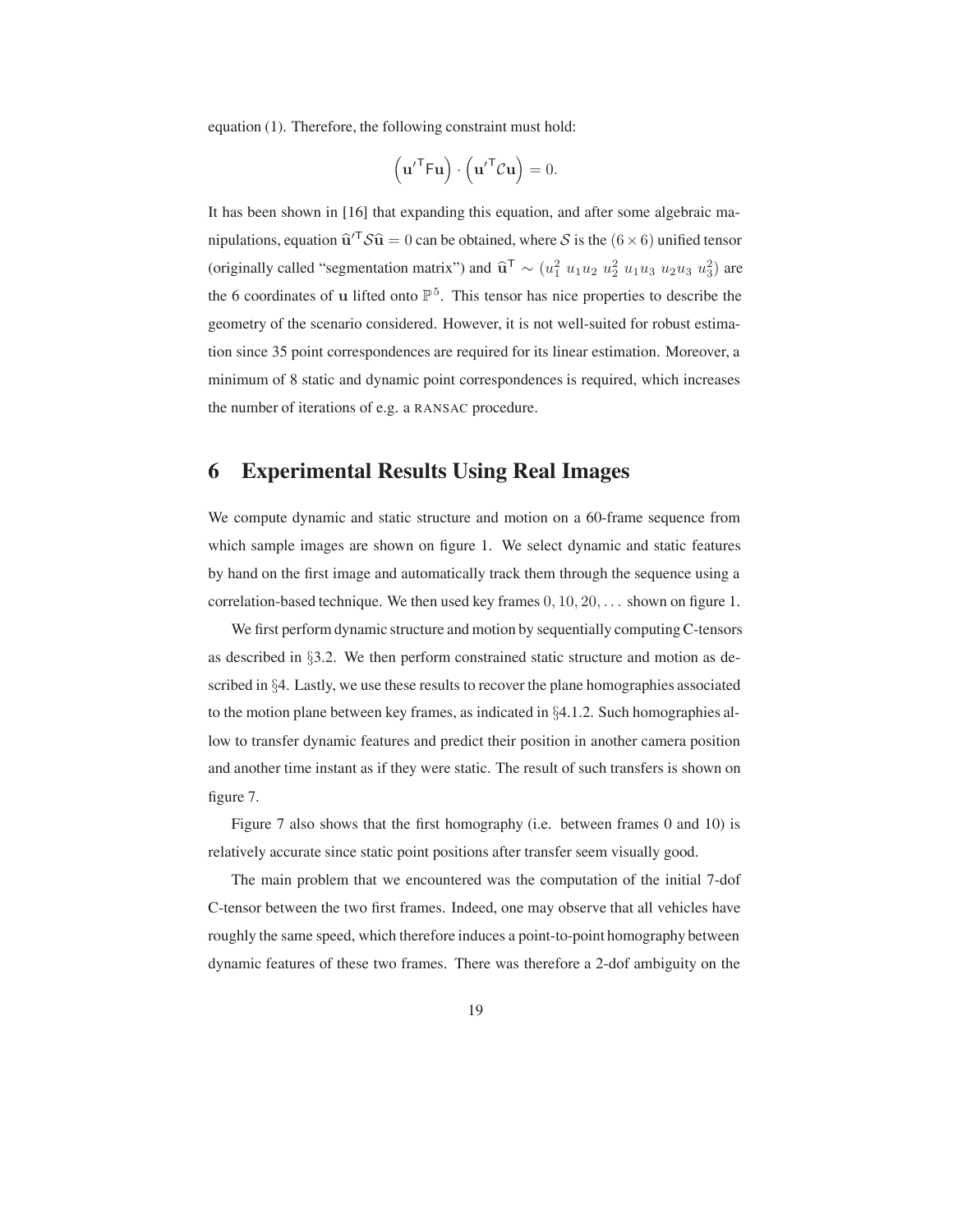

Figure 7: Plane homographies recovered using dynamic and static structure and motion allow to transfer vehicle positions from one key frame to the others as if they were static. The last two images are zooms on frames 0 and 10 respectively. The first one shows manually clicked static points (lying on the motion plane) while the second one shows the transfer of these points using the recovered plane homography (computed using dynamic points only).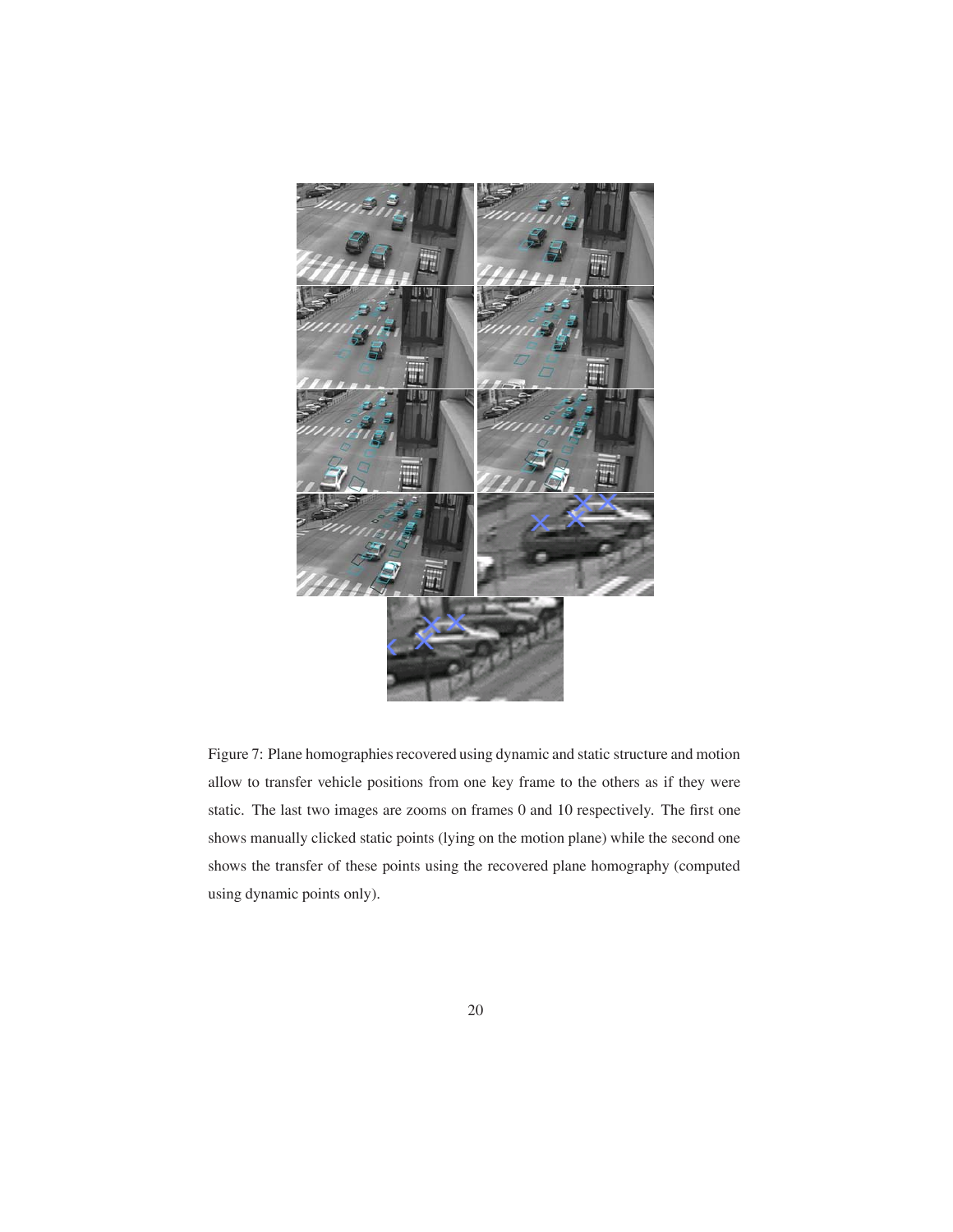computation of the 7-dof C-tensor. Instead, we computed a 5-dof C-tensor constrained by the projection of the incidence point in the first image. This projection was obtained by intersecting support lines of white bands on the ground.

# **7 Conclusion**

We addressed the case of a specific dynamic scenario describing the motion of point features along lines converging to the same point and lying onto a motion plane. We show that very simple matching tensors that we call C-tensors, similar to fundamental matrices, exist. We show how to constrain static structure and motion by its dynamic counterpart. Plane homographies associated with the motion plane can then be recovered from dynamic features only. Experimental results show that this approach is feasible in practice and may be used to model e.g. surveillance video cameras observing roadways.

We believe that these geometrical features may be successfully used to devise completely automatic systems for vehicule tracking and camera motion estimation. Among issues for further work, self-calibration of the camera by considering that in practice the incidence lies most of the time at infinity, could be examined.

# **References**

- [1] S. Avidan and A. Shashua. Trajectory triangulation: 3D reconstruction of moving points from a monocular image sequence. IEEE *Transactions on Pattern Analysis and Machine Intelligence*, 22(4):348–357, April 2000.
- [2] A. Bartoli and P. Sturm. Three new algorithms for projective bundle adjustment with minimum parameters. Research Report 4236, INRIA, Grenoble, France, August 2001.
- [3] J. Costeira and T. Kanade. A multi-body factorization method for motion analysis. In E. Grimson, editor, *Proceedings of the 5th International Conference on Computer Vision, Cambridge, Massachusetts, USA*, pages 1071–1076. IEEE, IEEE Computer Society Press, June 1995.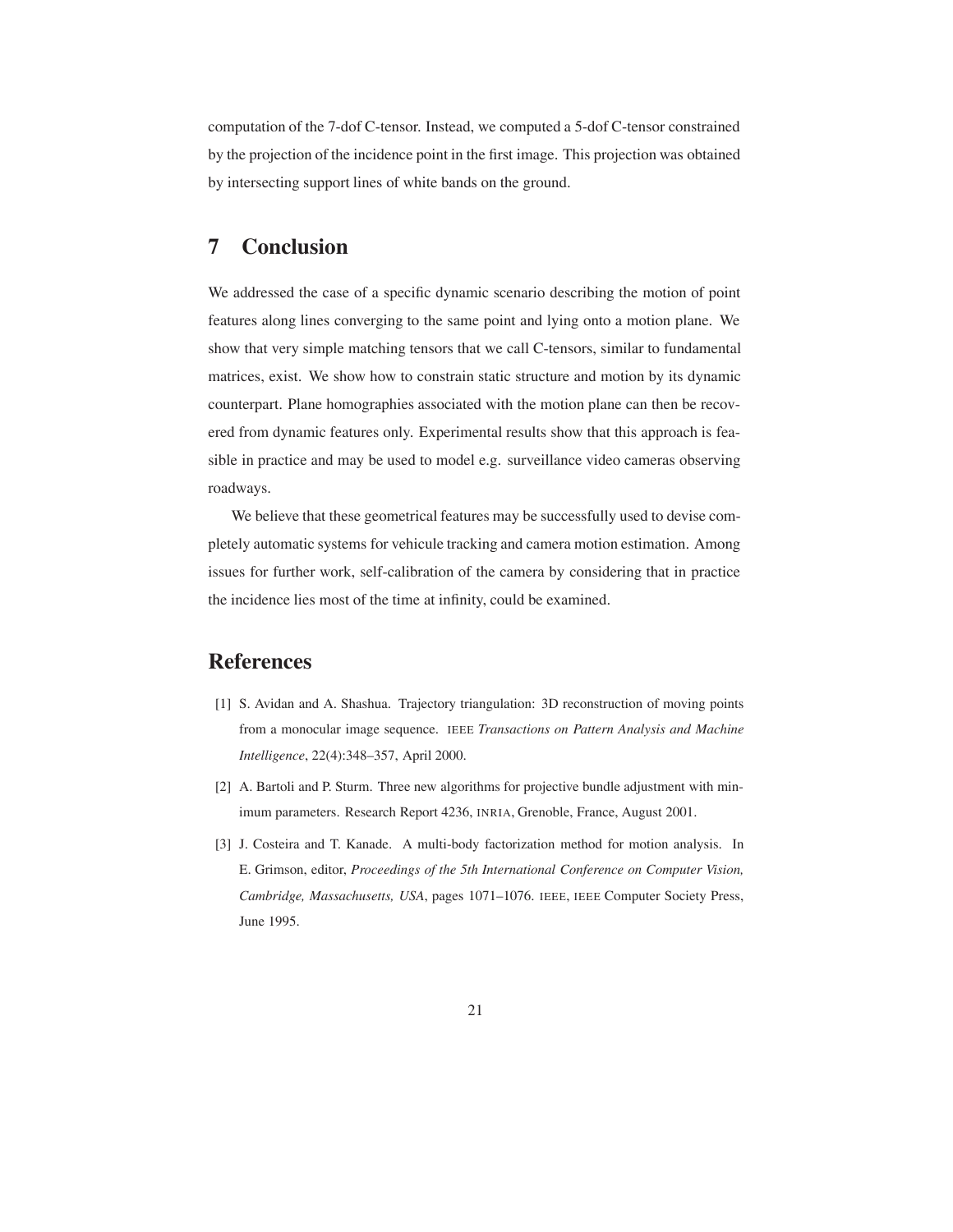- [4] M.A. Fischler and R.C. Bolles. Random sample consensus: a paradigm for model fitting with applications to image analysis. Technical report, SRI International, Menlo Park, CA, 1980.
- [5] A.W. Fitzgibbon and A. Zisserman. Multibody structure and motion: 3-D reconstruction of independently moving objects. In D. Vernon, editor, *Proceedings of the 6th European Conference on Computer Vision, Dublin, Ireland*, volume 1842 of *Lecture Notes in Computer Science*, pages 891–906. Springer-Verlag, June 2000.
- [6] M. Han and T. Kanade. Reconstruction of a scene with multiple linearly moving objects. In *Proceedings of the Conference on Computer Vision and Pattern Recognition, Hilton Head Island, South Carolina, USA*, June 2000.
- [7] M. Han and T. Kanade. Multiple motion scene reconstruction from uncalibrated views. In *Proceedings of the 8th International Conference on Computer Vision, Vancouver, Canada*, July 2001.
- [8] R. Hartley. Minimizing algebraic error. In *Proceedings of the 6th International Conference on Computer Vision, Bombay, India*, 1998.
- [9] R.I. Hartley and A. Zisserman. *Multiple View Geometry in Computer Vision*. Cambridge University Press, June 2000.
- [10] A. Shashua and L. Wolf. Homography tensors: On algebraic entities that represent three views of static or moving planar points. In D. Vernon, editor, *Proceedings of the 6th European Conference on Computer Vision, Dublin, Ireland*, volume 1842 of *Lecture Notes in Computer Science*, pages 507–521. Springer-Verlag, June 2000.
- [11] P. Sturm. Structure and motion for dynamic scenes the case of points moving in planes. In A. Heyden, G. Sparr, M. Nielsen, and P. Johansen, editors, *Proceedings of the 7th European Conference on Computer Vision, Copenhagen, Denmark*, volume 2351 of *Lecture Notes in Computer Science*, pages 867–882, May 2002.
- [12] R. Szeliski and P.H.S. Torr. Geometrically constrained structure from motion : Points on planes. In *3D Structure from Multiple Images of Large-scale Environments SMILE'98*. Springer Verlag, June 1998.
- [13] P.H.S. Torr. *Motion Segmentation and Outlier Detection*. PhD thesis, University of Oxford, England, Department of Engineering Science, Parks Road, Oxford, 1995.
- [14] B. Triggs, P.F. McLauchlan, R.I. Hartley, and A. Fitzgibbon. Bundle ajustment a modern synthesis. In B. Triggs, A. Zisserman, and R. Szeliski, editors, *Proceedings of the Interna-*